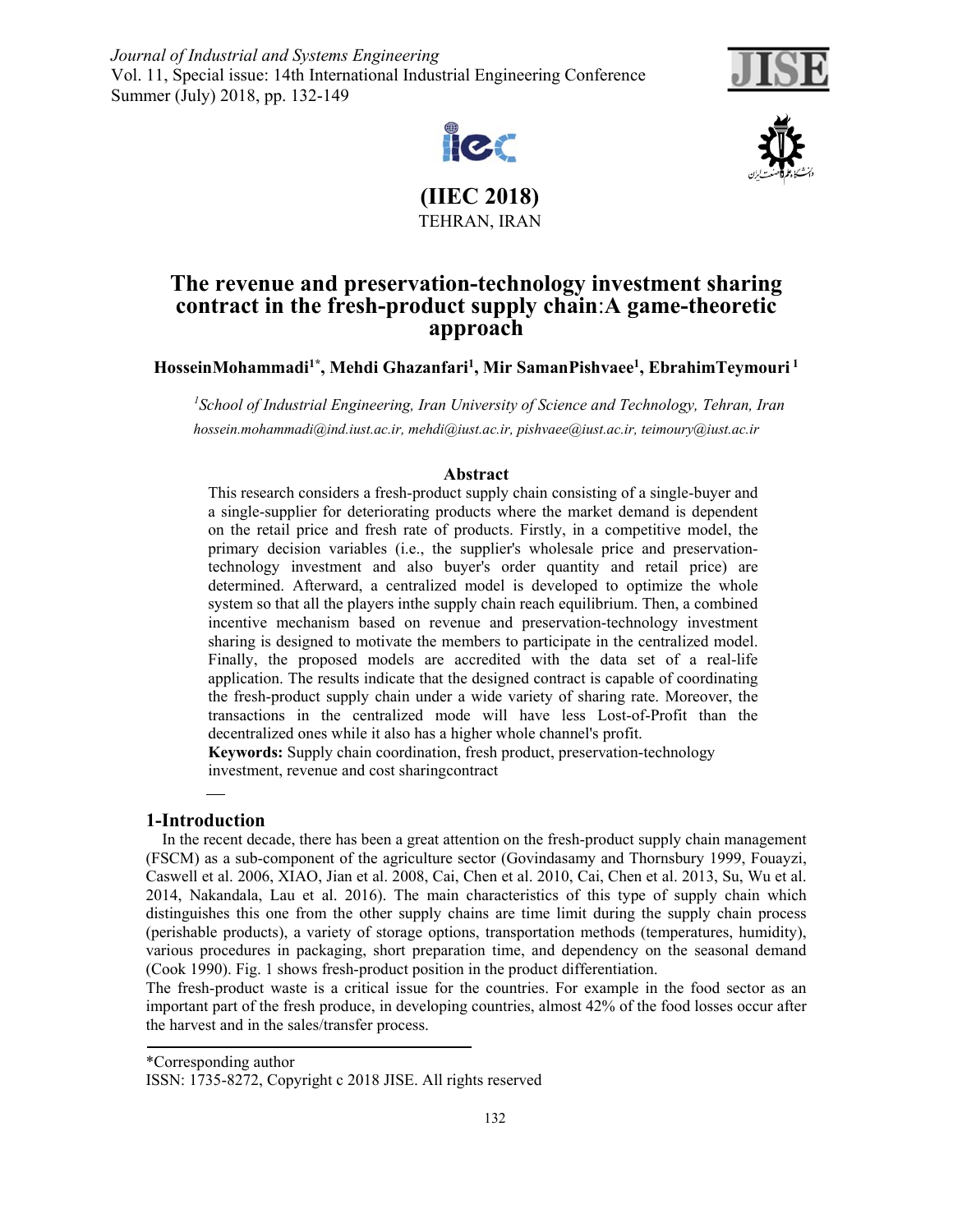The wastage in the EU is about 90 million tons annually (Monier, Shailendra et al. 2012). The wastage in the food products belongs to industrialized countries is about 220 million ton while the total food production in sub- Saharan Africa is almost 225 million ton. Also the fruits and vegetable waste is about 15-30% of whole products produced in the world. In the case of fish and seafood in the developing countries, losses rates between 6-8% that the major part of this rate occurring during sales and transfer process (Gustavsson, Cederberg et al. 2011). The reports show that about one-third of the fresh-product is lost or wasted globally, something about 1.2 billion tons a year (Ala-Harja and Helo 2014). The cost of global fresh-product wastage was evaluated at about 750 billion dollars in 2007(Papargyropoulou, Lozano et al. 2014).

Investing in the preservation technologies, coordinating the supply chain members, and providing the feasible mechanisms for the adoption of integrated decision-making can greatly reduce these wastages(Buisman, Haijema et al. 2017). Indeed, the preservation technologies extend the quantity and quality of fresh products with deteriorating rate reduction in safe and sustainable methods.in another word, the preservation technology helps to regulate the market by reducing the waste, help to storage and save the fresh products for future demands or when the shortage happens, and avoid the fluctuations in the retail prices during the year.

Although the perishable rate of fresh products can be managed and decreased by investing in the various care technologies, the dedicated cost of these technologies is always the challenging issue. Therefore, the optimization of the FSCM by incorporating preservation-technology investment is a new opportunity for the research.



**Fig. 1** Product differentiation(Adopted by (Shukla and Jharkharia 2013))

 Generally, this paper presents a framework to coordinate the fresh-product decisions under preservation-technology activity while the demand is sensitive to the retail price and fresh and remaining rates. The proposed framework helps stakeholders to decide on the preservation-technology investment, wholesale price, retail price and order quantity. In brief, the main contributions that differentiate this study from similar works are as follows:

- Studying the fresh-product transactions in the supply chain coordination under uncertain multifactor dependent demand by considering the preservation-technology investment.
- To create a more realistic model, the deterioration in both the quantity and quality of products are considered.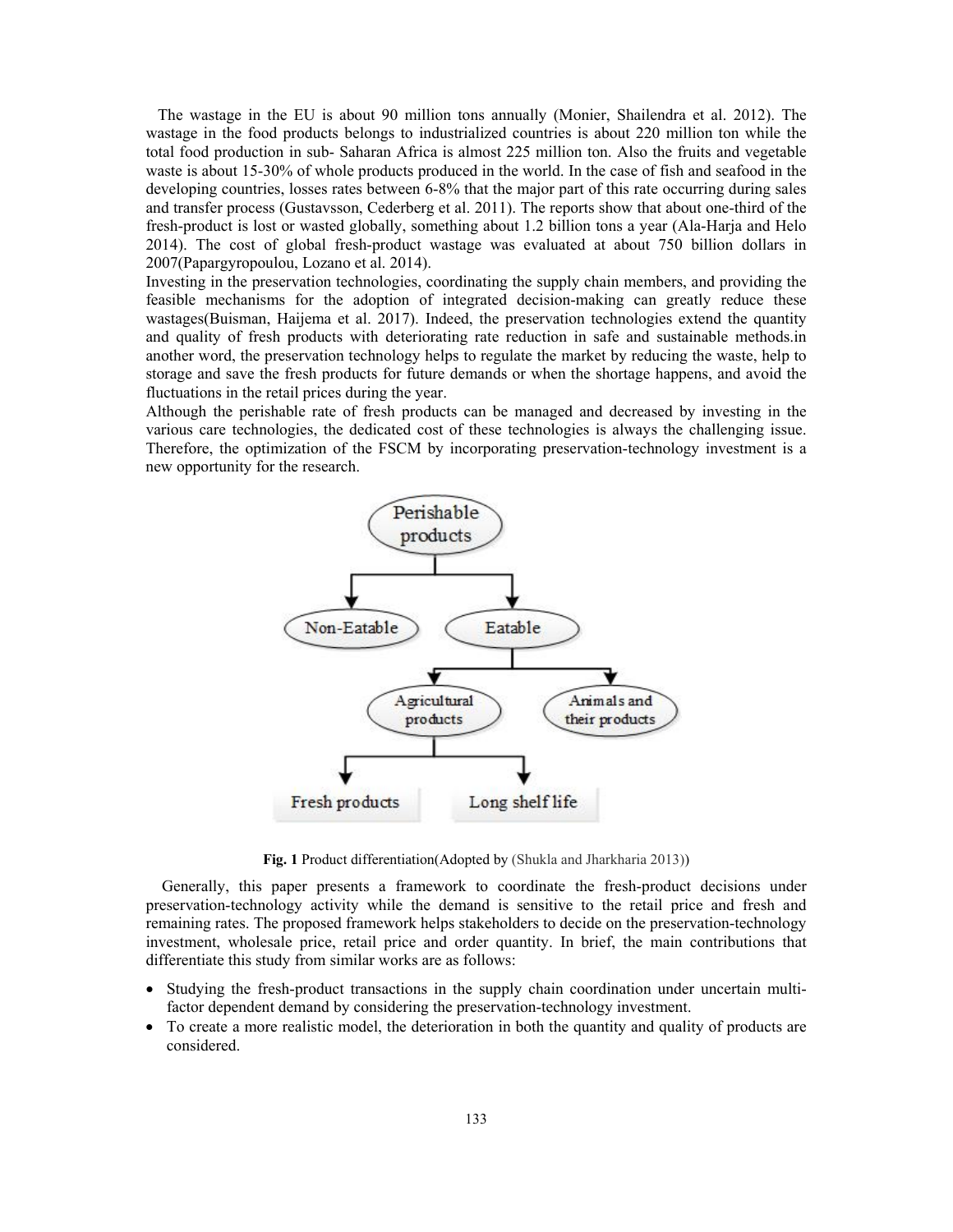- Designing a combined revenue and preservation-technology investment sharing contract to coordinate the investigated supply chain and also analyzing the best options by the supply chain members.
- To verify the proposed model in practice, a case study is used based on data from 10 types of fresh products
- Providing the comprehensive sensitivity analysis for comparing the preservation-technology investment, order quantity, prices (wholesale and retail), and total profit in the decentralized, centralized, and coordinated modes.

The rest of the paper is organized as follows. We review the literature on coordination supply chain management and preservative technologies in Section 2. We also propose leader-follower Stackelberg game models in the two modes: (1) the decentralized decision-making, (2) the centralized decisionmaking in Section 3. In Section 4, we then propose the revenue and preservation-technology investment sharing contract to motivate the members to participate in the centralized decision-making. We then empirically test the proposed model with the numerical example in Section 5. Section 6 is devoted to conclusions and future research trends.

#### **2-Literature review**

 In the past years, the integration and optimization of the perishable supply chain have attracted the attention of many researchers (Chen et al. 2005), (Chen et al. 2007), (Bisi and Dada, 2007), (Nahmias, 1977), (Pishvaee et al, 2010) and (Yu and Zhang , 2011). Moreover, along with the growing global competition, the use of quantitative methods is developed in the FSCM such as forecasting, pricing, data mining, etc.( LI, et al. 2012) and (Choi et al. 2016). These quantities methods help stakeholders to optimize important decisions such as the wholesale price, preservation-technology investment, fresh effort level, order quantity, and a retail price that significantly impact on the performance of the FSCM (Govindan et al. 2013). Under such a case, the trade will be beneficial for all stakeholders in the different aspects like price assurance, market boom, waste reduction, etc.

 In this regard, in focus of the FSCM based on newsvendor approaches which are related to this study, XIAO et al.,(2008) proposed coordination supply chain model under freight business and uncertainty and long distance transportation. They presented a mechanism based on cost-sharing contract to coordinate the members of supply chain. Sana (2012) presented a coordination model based on buy-back of damaged products to the principles while he focused on the volume flexibility and replenishment lot size. Cai et al. (2013) studied a supply chain in which a vendor supplied a fresh product and buyer purchased then sold it to consumers besides both types of perishability. A wholesale-price-discount sharing contract was presented to coordinate the entire sequence. Cao et al.,(2015) proposed the coordination of a supply chain including a single manufacturer and retailer under disruptions of demand. Jin and Luo, (2017) investigated a mathematical model based on the newsvendor financing model. Their proposed model considered the optimal order quantity under different information modes (i.e., symmetry and asymmetry). Li et al., (2017) considered the order policy of retailer and the procurement price of the manufacturer with commitment-option contracts while products were seasonal.

 Generally, there are a few studies on perishable supply chain management that take into account the real characteristics of the transactions, such as the preservative technologies in the collaborative supply chain channels. Under the real condition, the freshness index of products depends on the preservation-technology condition and its investment level (Dye and Yang, 2016). Indeed, the preservation-technology investment can decrease the deterioration of product, increase the freshness rate of products, and consequently reduce the level of product waste. In another hand, the buyer's retail price and order quantity is very sensitive to the freshness rate of products. In this regard, (Affisco et al. 2002) studied the preservation-technology investment on the quality control and the decrease of setup cost. Lee (2008), considered preservation-technology investment under cost/profit mathematical models to obtain the Investment return and the remaining product quality. Hsu et al.(2010) developed a perishable supply chain under fixed demand in which the supplier is permissible to use the preservation-technology characteristics. Saha et al. (2017) considered a collaborative pricing and preservative technology condition for the perishable product while the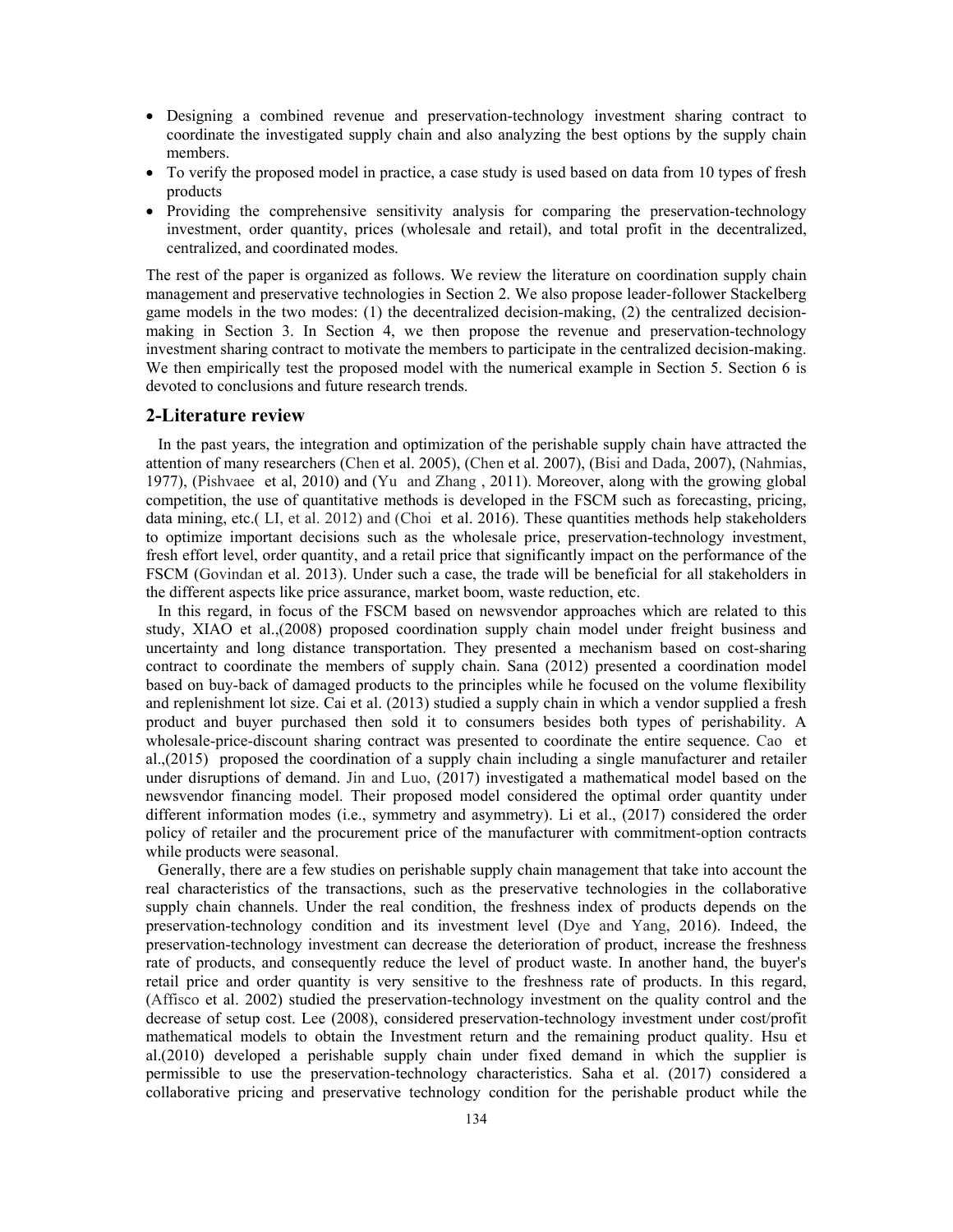demand was dependent on the price and time.

 Despite recent efforts to improve the efficiency of FSCM and waste reduction, proper efficiency and output have not yet been gained (Ameknassi et al. 2016). Moreover, based on the conducted literature review, we found that there are few studies on coordination fresh-product mathematical models considering real characteristics of the transactions such as quality and quantity level of products, the role of preservative technology in the transactions, and also new and practical coordination mechanisms for the stakeholders in the FSCM models. Indeed, due to the inherent perishability and the wide variation in demand for these types of products, detailedplanning, and practical framework could help the supply chain members to properly make their challenging decisions including supplier's wholesale price and preservation-technology investment and also buyer's order quantity and retail price. Hence, to cover this gap, this research investigates a supplier-buyer game model for deteriorating products when the supplier invest in the preservative technology while the demand is sensitive to fresh rate, remaining rate, and retail price. Afterwards, a combined revenue-preservation technology contract is designed to coordinate the investigated supply chain. Also, the proposed contracts are analyzed under their own key parameters with different product types.

#### **3-Problem description and modelling**

 This study investigates the supplier-buyer structure in the following procedure: First, fresh-products are supplied in the hall's fresh-product shop while the supplier determined the wholesale price and preservation-technology investment. Then, a buyer decides about the order quantity regarding the supplier's decisions. Afterward, the buyer determines the retail price for the product delivery to the customer. Fig. 2 shows a conceptual model of the investigated fresh- product channel in this research. The stochastic demand which depends on fresh rate  $\lambda(\tau)$ , the retail price p is defined as follows:  $D(p, \tau) = \gamma \lambda(\tau) p^{-e} \varepsilon, \quad e > 1$ 





The main assumptions and notations list are presented as follows: *Assumptions:* 

- 1. Specifically, it is assumed  $F(\tau, \varepsilon_1) = \lambda(\tau) \varepsilon_1$  and  $G(\tau, \varepsilon_2) = g(\tau) \varepsilon_2$  and also, both the fresh rate  $\lambda(\tau)$  and remaining rate  $g(\tau)$  are positive and increasing on  $\tau$ . Thatis, increasing preservation-technology investment increases fresh and remaining rates.
- 2. A fresh rate  $\lambda(\tau)$  is over [0, 1], where if  $\lambda(\tau) = 1$ , then the product is "completely fresh" and if  $\lambda(\tau) = 0$ , then the product is quietly corrupted.
- 3. A remaining rate  $g(\tau)$  determined in the interval [0, 1] where if  $g(\tau) = 1$ , then the remaining product is %100 and also if  $q(\tau) = 0$  then the remaining product is 0.
- 4. A fresh effort for reducing the deterioration rate to preserve the products is needed a cost. Hence, we define  $\tau$  as a preservation-technology investment function per product unit. Function  $\tau$  is strictly increasing, continuous, in the interval of  $[\tau^l, \tau^u]$ , and differentiable on  $\tau$ .
- 5. The system consists of a single supplier that supplies a single-product in the fresh product supply chain by a single buyer.
- 6. The information is symmetric for all members, and the results are reported under an infinite time horizon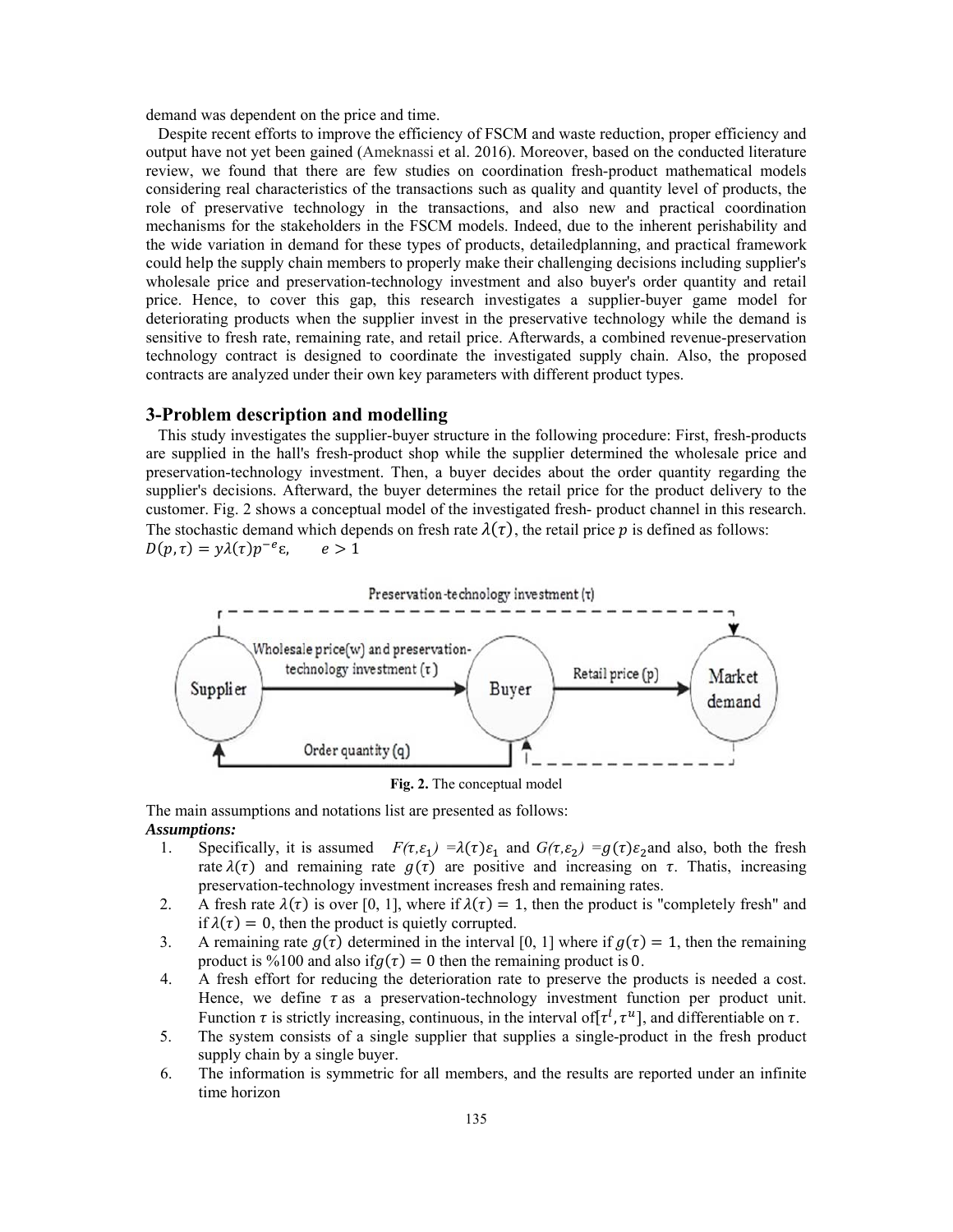7. All costs including growing fresh products  $c_1$  and transportation  $c_2$  are known and constant.

#### *Notations:*

| A random variable that affects the fresh rate                              |
|----------------------------------------------------------------------------|
| A random variable that affects the remaining rate                          |
| A random variable that represents the changes in demand                    |
| The basic market                                                           |
| The Price elasticity                                                       |
| Growing cost per product unit                                              |
| Transportation cost per product unit                                       |
| The preservation-technology investment for reducing the deterioration rate |
| Given constant that states the minimum fresh effort                        |
| Given constant that states the maximum fresh effort                        |
| The fresh rate function                                                    |
| The remaining rate function                                                |
| The retail price                                                           |
| The order quantity                                                         |
| Stocking factor                                                            |
| The wholesale price                                                        |
| Buyer's total profit in the decentralized mode                             |
| Supplier's total profit in the decentralized mode                          |
| Whole channel's profit in the decentralized mode                           |
| Total profit in the centralized mode                                       |
|                                                                            |

#### **3-1-Decentralized decision-making mode**

We will investigate the decision variables including the supplier's wholesale price  $w$  and preservation-technology investment and also buyer's order quantity q and retail price  $p$  with inverse inference approach. For ease of calculation, we assume that random values( $\varepsilon_1, \varepsilon_2$ ) are given parameters. Also, the fresh and remaining rates are equivalent  $\lambda(\tau)$  and  $g(\tau)$ , respictively. In this case, the optimization problem in the FSCM, as a follower, is formulated as follows:

$$
TP_b^{dec}(p, q|w, \tau) = p[\min(y\lambda(\tau)p^{-e}\varepsilon, g(\tau)q)] - wq \tag{1}
$$

 The first statement denotes the buyer's income from the product sales and the second statement gives the purchasing cost of products. According to (Petruzzi and Dada 1999)theorem, the pricing problem can be changed into an optimization problem in which the price and order quantity replaced by the price and a stocking factor, regardless of the type of demand.Therefore, the order quantity is defined as  $q = y \lambda(\tau) p^{-e} \varepsilon s$  for the multiplicative demand. Then, we can change decision variables from  $TP_b^{dec}(p, q|w, \tau)$  to  $TP_b^{dec}(z, q|w, \tau)$  in *Eq. (1)*with converter  $p = \left(\frac{y\lambda(\tau)s}{g(\tau)q}\right)^{\frac{1}{e}}$  as follows:

$$
TP_b^{dec}(s, q|w, \tau) = \left(\frac{y\lambda(\tau)s}{g(\tau)q}\right)^{\frac{1}{e}} [min(y\lambda(\tau)p^{-e}\epsilon, g(\tau)q)] - wq
$$
\n(2)

Also, after taking the mathematical expectation of *Eq. (2)* on  $\varepsilon$ , buyer's profit can be rewritten as:

$$
E[TP_b^{dec}(s,q|w,\tau)] = (a\lambda(\tau)z)^{\frac{1}{e}}(g(\tau)q)^{1-\frac{1}{e}}(1-\int_0^{s_0}(1-\frac{x}{s})f(x)dx - wq
$$
\n(3)

**Proposition1**. For any givene, the optimal stocking factor can be obtained as (Cai, Chen et al. 2010) in the following procedure:

$$
s_0 \bar{F}(s_0) = (e-1) \int_0^{s_0} x f(x) dx
$$
 (4)

By substituting *Eq. (4)* into *Eq. (3)*, we have:

$$
TP_b^{dec}(z, q | w, \tau) = \frac{e}{e-1} (ys_0 \lambda(\tau))^{\frac{1}{e}} (1 - F(s_0)) (g(\tau)q)^{1-\frac{1}{e}} - wq
$$
\n<sup>(5)</sup>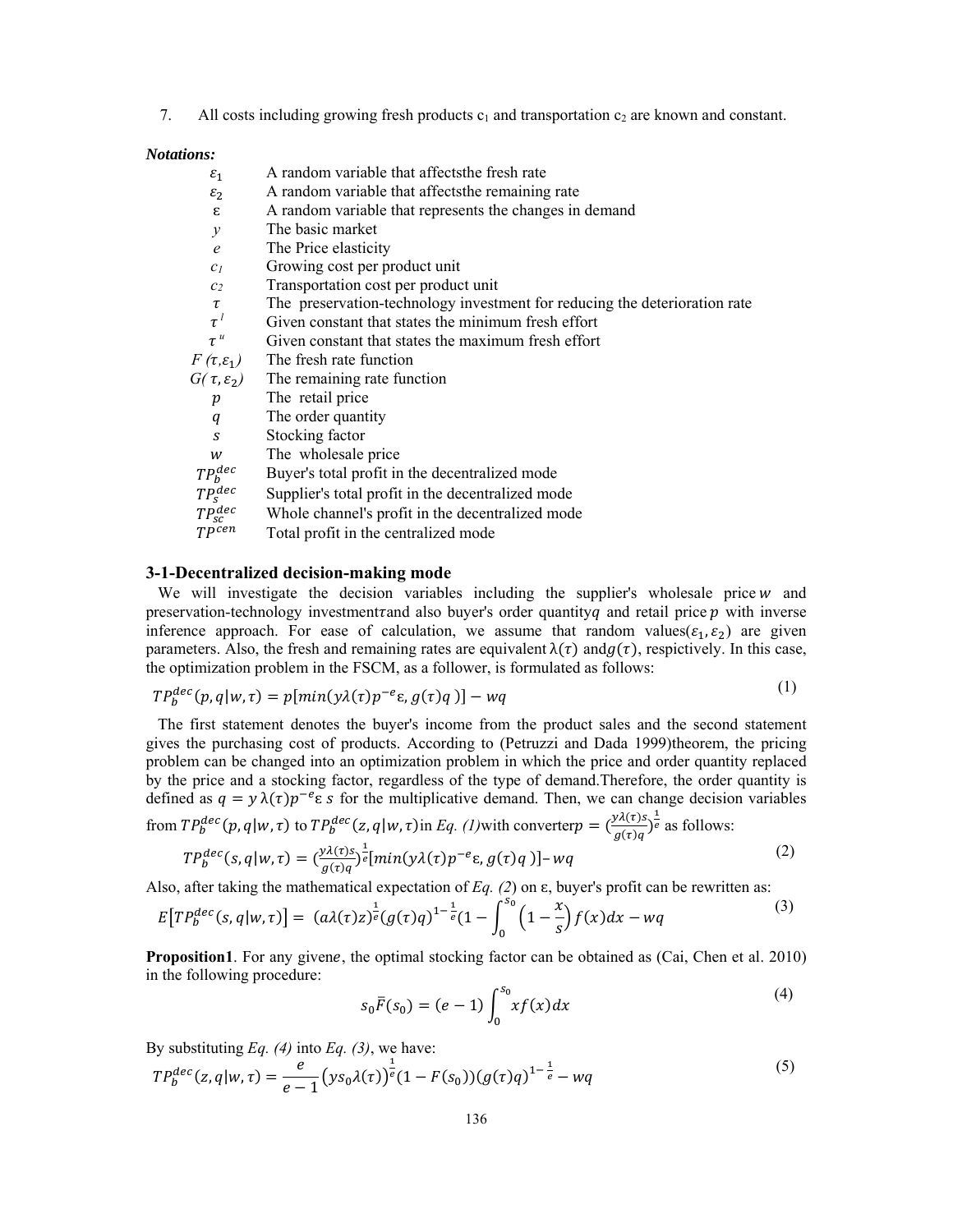**Proposition2.** In the multiplicative case with a given the preservation-technology investment  $\tau$  and wholesale price w, the buyer's best order quantity satisfies:

$$
q^{*dec} = y s_0 g(\tau)^{e-1} \lambda(\tau) (1 - F(s_0))^e(w)^{-e}
$$
\n(6)

**Proof.** By setting the first-order derivative equation (5) on  $q$  equal to zero, we obtain the optimal order quantity  $q^{*dec}$ . Note that the second-order derivative equation (5) on q is negative and consequently  $Eq. (5)$  is concave.

$$
\frac{\partial T P_b^{dec}(s, q | w, \tau)}{\partial q} = \frac{e}{e - 1} \left( y s_0 \lambda(\tau) \right)^{\frac{1}{e}} (1 - F(s_0)) g(\tau)^{1 - \frac{1}{e}} \left( 1 - \frac{1}{e} \right) q^{-\frac{1}{e}} - w \tag{7}
$$

$$
\frac{\partial^2 T P_b^{dec}(s, q | w, \tau)}{\partial q^2} = -\frac{1}{e - 1} \left( y s_0 \lambda(\tau) \right)^{\frac{1}{e}} (1 - F(s_0)) g(\tau)^{1 - \frac{1}{e}} \left( 1 - \frac{1}{e} \right) q^{-\frac{1}{e} - 1} < 0 \tag{8}
$$

Since  $\lambda(\tau)$  and  $g(\tau)$  are in the range [0, 1], it is obvious that  $E\{\lambda(\tau)\}\$  and  $E\{g(\tau)\}\$  are also in the range [0, 1]. In compared with durable products, we can say that "the order quantity increase" will result in a higher fresh and remaining rates (i.e., as the preservation-technology investment increases, the deterioration probability of the products will decrease, and finally, the buyer will order a higher quantity). Also, by setting equations (4) and (5) into  $p = (\frac{y\lambda(\tau)s}{g\sigma(\tau)})^{\frac{1}{e}}$ , the optimal retail price can be obtained.

After determining the decision variables of the buyer, the supplier as a leader can optimize her/his profit function according to the feedback from the buyer's values. In this regard, by substituting the buyer's optimal order quantity $q^*$  into the supplier's total profit, the supplier searches to maximize her/his profit by setting an optimal wholesale pricew<sup>\*</sup>. The expected total profit of the supplier can be expressed:

$$
TP_s^{dec}(w, \tau | q^{*dec}) = wq^{*dec} - c_1 q^{*dec} - (c_2 q^{*dec} + \tau)
$$
\n
$$
\tag{9}
$$

The first statement is revenue from selling the fresh products to the buyer; the second term represents the production cost per product unit (i.e., growing, harvesting, washing, sorting, and shipping of the fresh products), third terms denote the transportation cost, and the last one gives the preservationtechnology investment. By substituting Eq. (5) into Eq. (9), we arrive at the following result:

$$
TP_s^{dec}(w, \tau | q^{*dec}) = (w - (c_1 + c_2))ys_0 g(\tau)^{e-1} \lambda(\tau) \left[ \frac{1 - F(s_0)}{w} \right]^e - \tau
$$
\n(10)

**Proposition3**. For a given q, if  $TP_s^{dec}(w, \tau | q^{*dec})$  is a concave function, then there is only one wholesale price that maximize supplier's total profit. In this case, the optimal wholesale price is:

$$
w^{*dec} = \frac{e}{e-1}(c_1 + c_2)
$$
 (11)

**Proof.** For the stated order quantity  $q$  by the buyer, the first and second derivatives of  $TP_s^{dec}(w, \tau | q^{*dec})$  on w can be derived as:

$$
\frac{\partial TP_s^{dec}(w, \tau | q^{*dec})}{\partial w}
$$
\n(12)

$$
= (-e+1)ys_0 g(\tau)^{e-1}\lambda(\tau)[1 - F(s_0)]^{e}w^{e} + e(c_1 + c_2)ys_0 g(\tau)^{e-1}\lambda(\tau)w^{-e-1}
$$
  
\n
$$
= ys_0 g(\tau)^{e-1}\lambda(\tau)[1 - F(s_0)]^{e}w^{-e} [(-e+1) + \frac{e(c_1 + c_2)}{w}]
$$
  
\n
$$
\frac{\partial^2 T P_s^{dec}(w, \tau | q^{*dec})}{\partial w^2}
$$
  
\n
$$
= -e(-e+1)ys_0 g(\tau)^{e-1}\lambda(\tau)[1 - F(s_0)]^{e}w^{-e-1} - (e+1)e(c_1 + c_2)
$$
  
\n
$$
= -e(-e+1)ys_0 g(\tau)^{e-1}\lambda(\tau)[1 - F(s_0)]^{e}w^{-e-1} - (e+1)e(c_1 + c_2)
$$
  
\n
$$
= -e(-e+1)ys_0 g(\tau)^{e-1}\lambda(\tau)[1 - F(s_0)]^{e}w^{-e-1} - (e+1)e(c_1 + c_2)
$$
  
\n(13)

+ 
$$
c_2
$$
g $(\tau)^{e-1}\lambda(\tau)W^{-e-2}$   
=  $evs_0g(\tau)^{e-1}\lambda(\tau)[1 - F(s_0)]^eW^{-e-1}\left[(e-1) - \frac{(e+1)(c_1+c_2)}{W}\right]$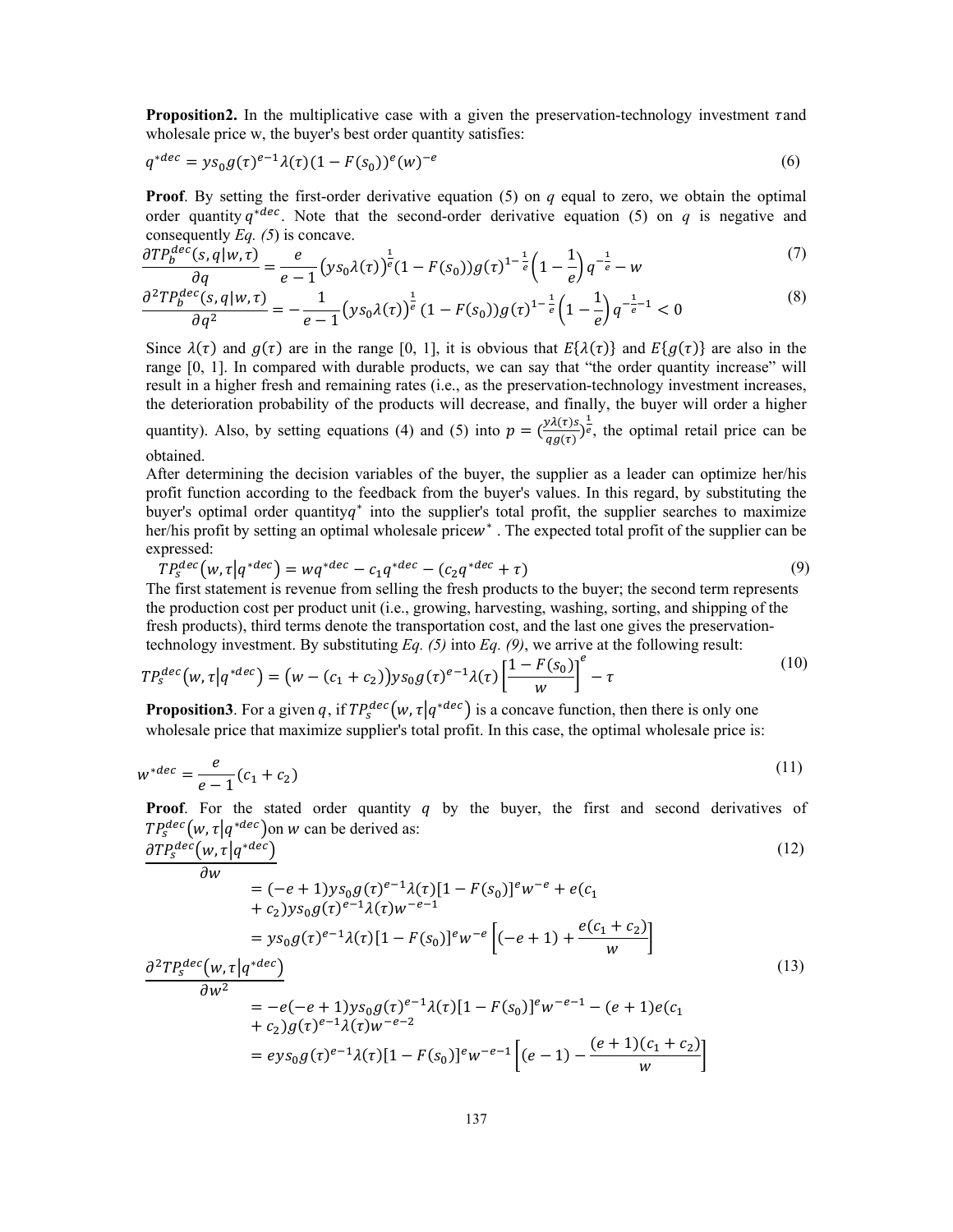The expression  $(\text{eys}_0 g(\tau)^{e-1} \lambda(\tau) [1 - F(s_0)]^e w^{-e-1})$  is positive for each  $y > 0, e > 0, w > 0$ . Therefore, under condition of  $(e-1) < \frac{(e+1)(c_1+c_2)}{w}$  that is true for transaction,  $TP_s^{dec}(w, \tau | q^{*dec})$ reaches its maximum when its first-order condition equals zero. Since *Eq. (10)*is concave, then with givenc<sub>1</sub>, c<sub>2</sub>, and *e*, we can find the optimal wholesale price  $w^{*dec}$ by equating the first-order of *Eq. (10)*to zero. Also, by substituting the optimal wholesale price  $w^{*dec}$  into *Eq. (10)*, we have:

$$
TP_s^{dec}(w^{*dec}, \tau | q^{*dec}) = \frac{[(1 - F(s_0)]^e [y s_0 g(\tau)^{b-1} \lambda(\tau)]}{e((c_1 + c_2) \frac{e}{e-1})^{e-1}} - \tau
$$
\n(14)

**Proposition 4.** For a given parameter *b*, the optimal preservation-technology investment $\tau^{decc}$  is the best solution of the following equation:

$$
\left[\lambda(\tau^{*dec})(e-1)g'(\tau^{*dec})g(\tau^{*dec})^{e-2}=1-\lambda'(\tau^{*dec})g(\tau^{*dec})^{e-1}\right]
$$
\n(15)

**Proof**. See Appendix A.

Also, by substituting  $(4)$ ,  $(6)$ , and  $(11)$  into  $(1)$ , and also  $(6)$  and  $(11)$  into  $(12)$ , respectively, the optimal buyer's total profit and optimal supplier's total profit in the decentralized modes are:

$$
TP_b^{*dec} = \frac{[(1 - F(s_0)]^e \left[ y s_0 g \left( \tau^{*dec} \right)^{e-1} \lambda (\tau^{*dec}) \right]}{(16)}
$$

$$
(e-1)\left((c_1+c_2)\frac{e}{e-1}\right)^{e-1}
$$

$$
TP_s^{*dec} = \frac{\left[(1-F(s_0)]^e \left[ys_0 g(\tau^{*dec})^{e-1}\lambda(\tau^{*dec})\right]}{e\left((c_1+c_2)\frac{e}{e-1}\right)^{e-1}} - \tau^{*dec}
$$
(17)

#### **3-2-Centralized decision-making mode**

 The supply chains face many challenges due to those connections for resources and information. To overcome these challenges, supply chain members must be moved toward an integrated system. Hence, in this section, the optimal decision variables of the supplier and buyer are investigated under the centralized plan. The joint decision-making is now facing an optimization problem. The total profit function in the centralized decision-making mode can be expressed as follows:

$$
TP^{cen}(p, q, \tau) = p[\min(y\lambda(\tau)p^{-e}\epsilon, g(\tau)q)] - wq + wq - (c_1 + c_2)q - \tau
$$
  
= p[\min(y\lambda(\tau)p^{-e}\epsilon, g(\tau)q)] - (c\_1 + c\_2)q - \tau (18)

With the same process of *Eq. (1)*  $\qquad$  *(3)* and repeating it for the *Eq. (18)*, the following result can be obtained:

$$
TP^{cen} = \frac{e}{e-1} (ys_0 \lambda(\tau)) \frac{1}{e} (1 - F(s_0)) g(\tau)^{1 - \frac{1}{e}} q^{1 - \frac{1}{e}} - (c_1 + c_2) q - \tau
$$
\n(19)

The function structure of equation (19) is similar to the function of equation (3). Therefore, equation (19) can be analyzed like *equation (3) as the* following Proposition.

**Proposition5**. The optimal retail price $p^{*cen}$  and order quantity $q^{*cen}$  in the centralized decision making mode are the same as those in Propositios 1 and 2 with a minor modification, *w* is changed by  $(c_1 + c_2)$ . The optimal values can be seen in the equations (20) *and (21) as follows*:

$$
q^{*cen} = y s_0 \lambda(\tau) g(\tau)^{e-1} (1 - F(s_0))^e (c_1 + c_2)^{-e}
$$
\n(20)

$$
p^{*cen} = \left(\frac{y\lambda(\tau)s_0}{q^{*cen}g(\tau)}\right)^{\frac{1}{e}}\tag{21}
$$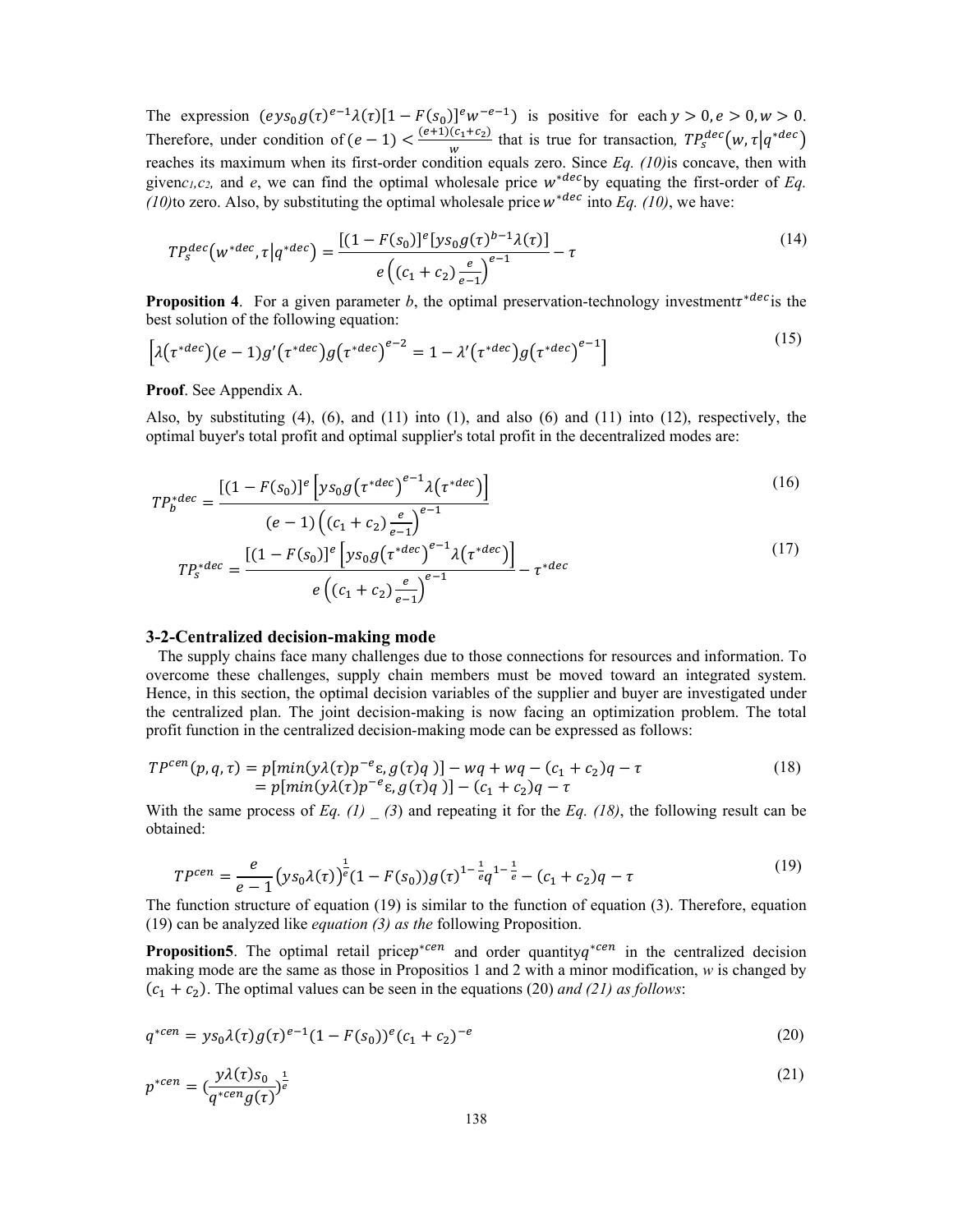Also, by substituting the optimal retail price $p^{*cen}$  and order quantity  $q^{*cen}$  into *Eq. (19)*, we have the following result with a series of simple math operations:

$$
TP^{cen}(\tau) = \frac{[(1 - F(s_0)]^e [ys_0 g(\tau)^{e-1} \lambda(\tau)]}{e - 1(c_1 + c_2)^{e-1}} - \tau
$$
\n(22)

**Proposition 6**. For a given price elasticity *e*, the optimal preservation-technology investmentτ<sup>\*cen</sup> in the centralized mode is equal to decentralized one  $\tau^{*dec}$ . Therefore, we can use  $\tau^{*dec}$  in the centralized objective function.

**Proof**. The proof procedure is similar to the proof of Proposition4 and therefore ignores it.

Also, by substitutingp<sup>∗cen</sup> and  $q^{*cen}$ , and $\tau^{*cen}$  into (19), the optimal profit function of the centralized mode is:

$$
TP^{*cen} = \frac{[ys_0 g(\tau^{*cen})^{e-1} \lambda(\tau^{*cen})][(1 - F(s_0)]^e}{e - 1(c_1 + c_2)^{e-1}} - \tau^{*cen}
$$
\n(23)

By comparing the optimal decision variables in the decentralized and centralized modes*,* it can be concluded that if  $(c_1 + c_2) \le w$  (that is true for any transaction), then  $q^{*dec} \le q^{*cen}$ . On the other hand, the higher order quantity will decrease the retail price. It can be shown in the mathematical term as  $p^{*cen} \leq p^{*dec}$ . Also, by comparing the whole channel's profit in both the centralized and decentralized modes, we arrive the following result.

**Proposition 7.** For any given price elasticity  $e > 1$ , the centralized model improves the performance of whole channel's profit compared to the decentralized mode, i.e.  $TP_{sc}^{*dec} \le TP^{*cen}$ .

**Proof.** Let  $E = [ys_0 \lambda(\tau)g(\tau)^{e-1}][(1 - F(s_0))^e]$ , the whole channel's profit in the decentralized mode is: (24)

$$
TP_{sc}^{*dec} = TP_b^{*dec} + TP_s^{*dec} = \frac{E}{(e-1)\left((c_1+c_2)\frac{e}{e-1}\right)^{e-1}} + \frac{E}{e\left((c_1+c_2)\frac{e}{e-1}\right)^{e-1}} - \tau^{*dec}
$$

We multiply the whole channel's profit of the decentralized in  $\left(\frac{e-1}{e-1}\right)$ . in this case, we have:

$$
TP_{sc}^{*dec} = \left(\frac{e-1}{e}\right)^{e-1} \frac{E}{(e-1)(c_1+c_2)^{e-1}} + \left(\frac{e-1}{e}\right)^{e} \frac{E}{(e-1)(c_1+c_2)^{e-1}} - \tau^{*dec}
$$

(25)

Under condition of  $\left(\frac{e-1}{e}\right)^{e-1} \left(\frac{e-1}{e}\right)^{e} < 1$  that is true for any given price elasticity  $e > 1$ , the comparison of *Eqs. (23)* and *(25)* gives:

$$
\left[ y s_0 g \left( \tau^{*dec} \right)^{e-1} \lambda \left( \tau^{*dec} \right) \right] \left[ (1 - F(s_0)) \right]^e - \tau^{*cen}
$$
\n
$$
e - 1 \left( c_1 + c_2 \right)^{e-1} - \tau^{*cen}
$$
\n
$$
\geq \underbrace{\left( \frac{e-1}{e} \right)^{e-1} \frac{E}{(e-1) \left( c_1 + c_2 \right)^{e-1}} + \left( \frac{e-1}{e} \right)^e \frac{E}{(e-1) \left( c_1 + c_2 \right)^{e-1}} - \tau^{*dec}
$$
\n
$$
T_{P_{sc}^{*dec}}^{recc}
$$
\n
$$
(26)
$$

As can be seen in equation (26), with a similar level of preservation-technology investment in the decentralized and centralized modes, more profit is obtained in the centralized mode. Therefore, the buyer's retail price and order quantity should be moved from  $(p^{*dec}, q^{*dec})$  to  $(p^{*cen}, q^{*cen})$ . As a result, the profit of the buyer decreases due to changes of their optimal decision variables. Hence, a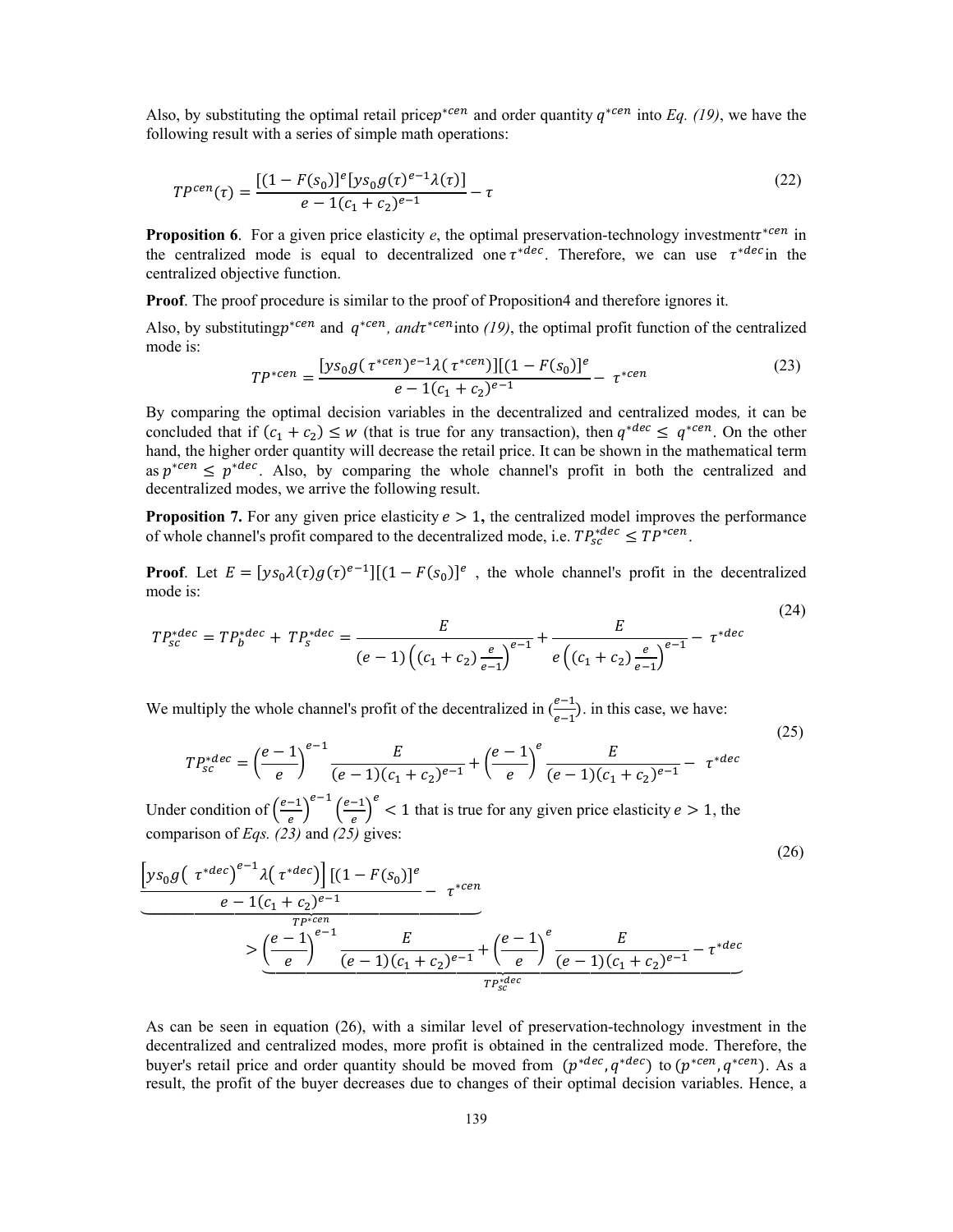coordination mechanism is needed to motivate the buyer to participate in the centralized model.

#### **4-Revenue and preservation-technology investment sharing contract (RPTS)**

 In the RS-PTI contract, the supplier first decreases the wholesale price *w*; then, the buyer returns a fraction (1-k) of its revenue to the supplier. Also, the buyer pledges to absorb a fraction *k* of the supplier's preservation-technology investment (See figure 3).



**Fig 3.** RS-PTI mechanism

 The RS-PTI mechanism must be agreed by supply chain members. After that, the buyer determines the order quantity *q* that maximizes the following equation:

$$
TP_b^{RS-PTI}(p,q|w,\tau) = kp\{min[(y\lambda(\tau)p^{-e}\epsilon), (g(\tau)q)]\} - wq - k(c_2q + \tau)
$$
\n(27)

The total profit of the supplier is as follows:

$$
TP_s^{RS-PTI}(w, \tau | q) = wq - c_1q - (1 - k)(c_2q + \tau) + (1 - k)p\{\min[(y\lambda(\tau)p^{-e}\epsilon), (g(\tau)q)]\} \tag{28}
$$

The order quantity *q* under coordinated mode is extracted such as the process of Eq.  $(2)$  -  $(8)$ . In this case, the order quantity in the coordinated mode is:

$$
q^{RS-PTI} = y s_0 g(\tau)^{e-1} \lambda(\tau) (k(1 - F(s_0))^e (w + kc_2)^{-e})
$$
\n(29)

where the retail price is:

$$
p^{RS-PTI} = \left(\frac{y\lambda(\tau)s_0}{q^{RS-PTI}g(\tau)}\right)^{\frac{1}{e}}\tag{30}
$$

**Proposition 8**. The RS-PTI contract coordinates the investigated supply chain by obtaining the coordinated wholesale price  $W^{RS-PTI}$ , preservation-technology investment $\tau^{RS-PTI}$ , and designing the proper parameter k. In this case, the buyer's order quantity can shift to  $q^{*cen}$  to obtain higher whole channel's profit as discussed Section3. Hence, by comparing equation (29) with equation (20), we have  $w^{RS-PTI} = kc_1$ . Also, the optimal preservation-technology investment  $\tau^{RS-PTI}$  is obtained from the following equation:

$$
(1 - k)\lambda''(\tau)yp^{-e} = [(e - 2)(e - 1)g''(\tau)^{e-2}g(\tau) + \lambda''(\tau)g(\tau)^{e-2}]
$$
\n(31)

Proof. By taking the first-order derivative of  $E[TP_S^{RS-PTI}(w^{RS-PTI}, \tau | q^{RS-PTI})]$  with respect to  $\tau$  and setting equal to zero, we can find the optimal value $\rho$ . Also, by comparing equation (18) and equation (31), we find that by multiplying equation (15) in  $(k+l)$ , plus sentence $(k-1)\lambda''(\tau)y p^{-e}$ , we arrive at *Eg.* (31). In this case, if  $0 \le k \le 1$ , then  $(k-1)\lambda''(\tau)yp^{-e} \le 0$ . Therefore, it is proved that  $\frac{\partial^2 E\left[TP_s^{RS-PTI}\left(\mathbf{W}^{RS-PTI}, \tau | q^{RS-PTI}\right)\right]}{r^2}$  $\frac{1}{\partial \tau^2} \frac{1}{\sqrt{1-\frac{1}{\sqrt{1-\frac{1}{\sqrt{1-\frac{1}{\sqrt{1-\frac{1}{\sqrt{1-\frac{1}{\sqrt{1-\frac{1}{\sqrt{1-\frac{1}{\sqrt{1-\frac{1}{\sqrt{1-\frac{1}{\sqrt{1-\frac{1}{\sqrt{1-\frac{1}{\sqrt{1-\frac{1}{\sqrt{1-\frac{1}{\sqrt{1-\frac{1}{\sqrt{1-\frac{1}{\sqrt{1-\frac{1}{\sqrt{1-\frac{1}{\sqrt{1-\frac{1}{\sqrt{1-\frac{1}{\sqrt{1-\frac{1}{\sqrt{1-\frac{1}{\sqrt{1-\frac{1}{\sqrt{1-\$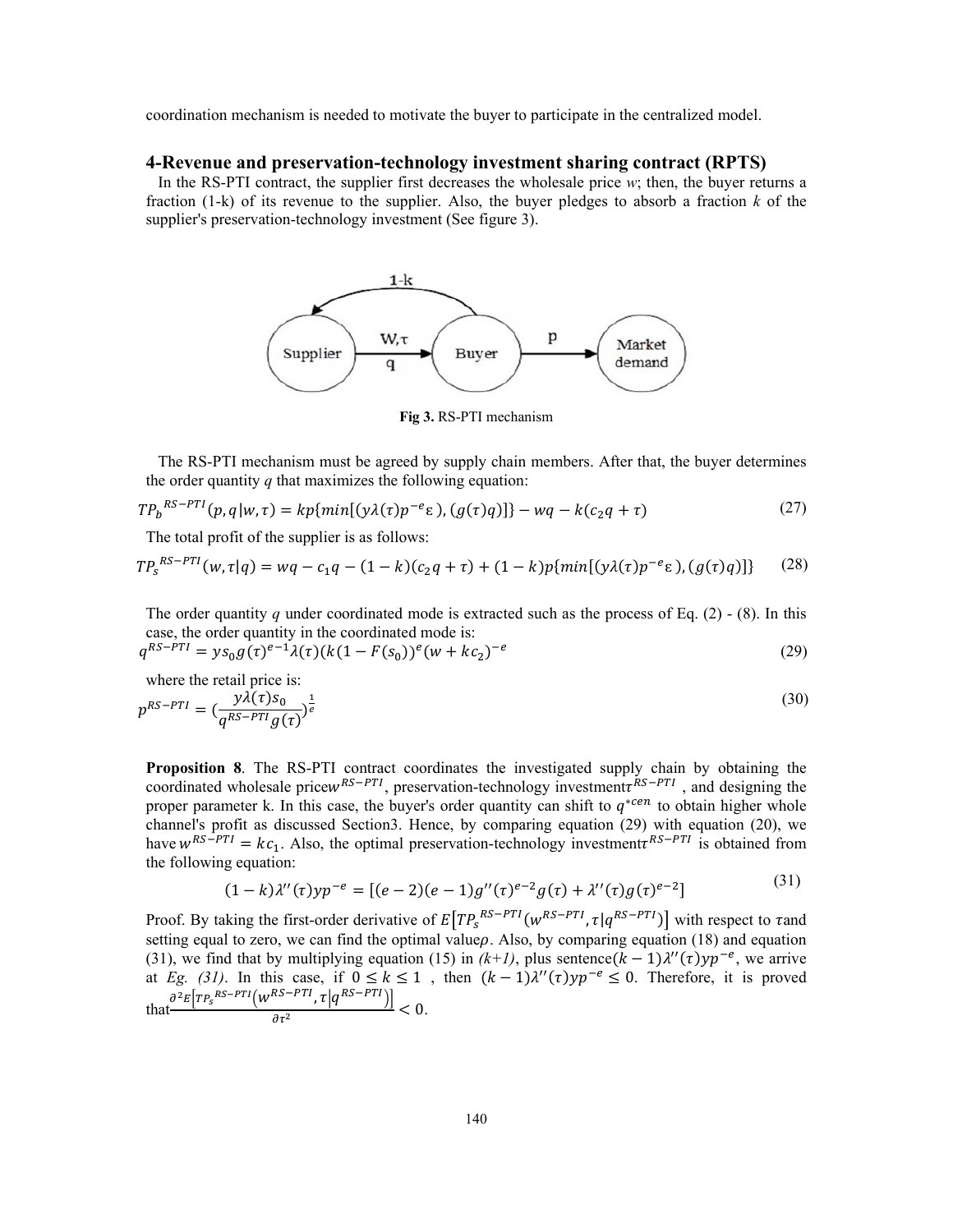$$
\frac{\partial E[TP_{s}^{RS-PTI}(w^{RS-PTI}, \tau|q^{RS-PTI})]}{\partial \tau} = (k + 1) \left[ ys_{0} \left( \frac{(e-1)}{(c_{1} + c_{2})} \right)^{e-1} \left( \frac{1 - F(s_{0})}{e} \right)^{e} \right] [(e-1)g'(\tau)g(\tau)^{e-2}\lambda(\tau) + \lambda'(\tau)g(\tau)^{e-1}] + (k - 1)\lambda'(\tau)yp^{-e}
$$
\n
$$
\frac{\partial^{2} E[TP_{s}^{RS-PTI}(w^{RS-PTI}, \tau|q^{RS-PTI})]}{\partial \tau^{2}} = -(k + 1) \left[ ys_{0} \left( \frac{(e-1)}{(c_{1} + c_{2})} \right)^{e-1} \left( \frac{1 - F(s_{0})}{e} \right)^{e} \right] [(e-2)(e-1)g'(\tau)^{e-2}\lambda(\tau) + \lambda''(\tau)g(\tau)^{e-2}] + (k - 1)\lambda''(\tau)yp^{-e}
$$
\n(33)

Both the buyer and the supplier accept the  $RS - PT$  contract under conditions where their profits will not be less decentralized mode. Especially, the  $RS - PT$  contract must satisfy the conditions  $TP_b^{RS-PTI}(p,q|w,\tau) \ge TP_b^{dec}(p,q|w,\tau), TP_s^{RS-PTI}(w,\tau|q) \ge TP_s^{dec}(w,\tau|q)$ . Therefore, according to equations (1), (10), (27), (28) and  $(w^{RS-PTI}, \tau^{RS-PTI})$ , the interval of sharing rate *k* is:

$$
k \le 1 - \frac{c_2 q^{*dec} - \tau^{*cen}}{p^{*cen} \{E[min(y\lambda(\tau^{*cen})\tau^{*cen} - \epsilon), (g(\tau^{*cen})q^{*cen})]\} - (c_1 + c_2)q^{*cen} - \tau^{*cen}}
$$
(34)

$$
k \geq \frac{\{\min\left[\left(y\lambda(\tau^{*cen})p^{*dec^{-e}}\varepsilon\right),\left(g(\tau^{*cen})q^{*dec}\right)\right]\}-c_1q^{*dec}}{p^{*cen}\left\{\varepsilon\left[\min\left(y\lambda(\tau^{*cen})p^{*cen^{-e}}\varepsilon\right),\left(g(\tau^{*cen})q^{*cen}\right)\right]\right\}-\left(c_1+c_2\right)q^{*cen}-\tau^{*cen}}\tag{35}
$$

To implement the RS-PTI contract, if we adopt a value of *k* that satisfies equations (47) and (48) and find the coordinated decision variables(  $w^{RS-PTI}$ ,  $\tau^{RS-PTI}$ ), then all members of the supply chain in a coordinated mode will receive a decentralized minimum profit.

#### **5-Case study and numerical results**

 In this section, the data set of Mazandaran fresh-product market in Iran has been used for numerical results of the proposed models. Iran has a remarkable agricultural sector among other industries (e.g., about 13% of GDP and 20% of the country's employment). The diverse climates of various regions in the country had provided a good condition to grow the fresh products(Amad 2012). Furthermore, in the country, about 2,000 plant and flower species are produced and also exports about 90000 tons flowers and more than 200 million cut flowers annual (Khojaste Nejad 2011). Intrinsic interest in floriculture, favorable regional conditions for export, and the appropriate infrastructure are key success factors for the development of this industry in the country(Riasi 2015). The growing cost and transportation cost per product unit are summarized in Table 1. Parameter  $y$  is the basic factor that evaluates the potential market size, and its value is equal to 500,000.The price elasticity *e* is 3. Variable  $\varepsilon$  is a random variable that shows the changes in the demand. We let  $f(x)$  and  $F(x)$  to denote the PDF and CDF of  $\varepsilon \in [0, 1]$ . Also, the functions of fresh and remaining rates are  $\lambda(\rho) = \alpha^{(\tau/k)^k}$  and  $g(\rho) = \beta^{(\tau/n)^n}$ .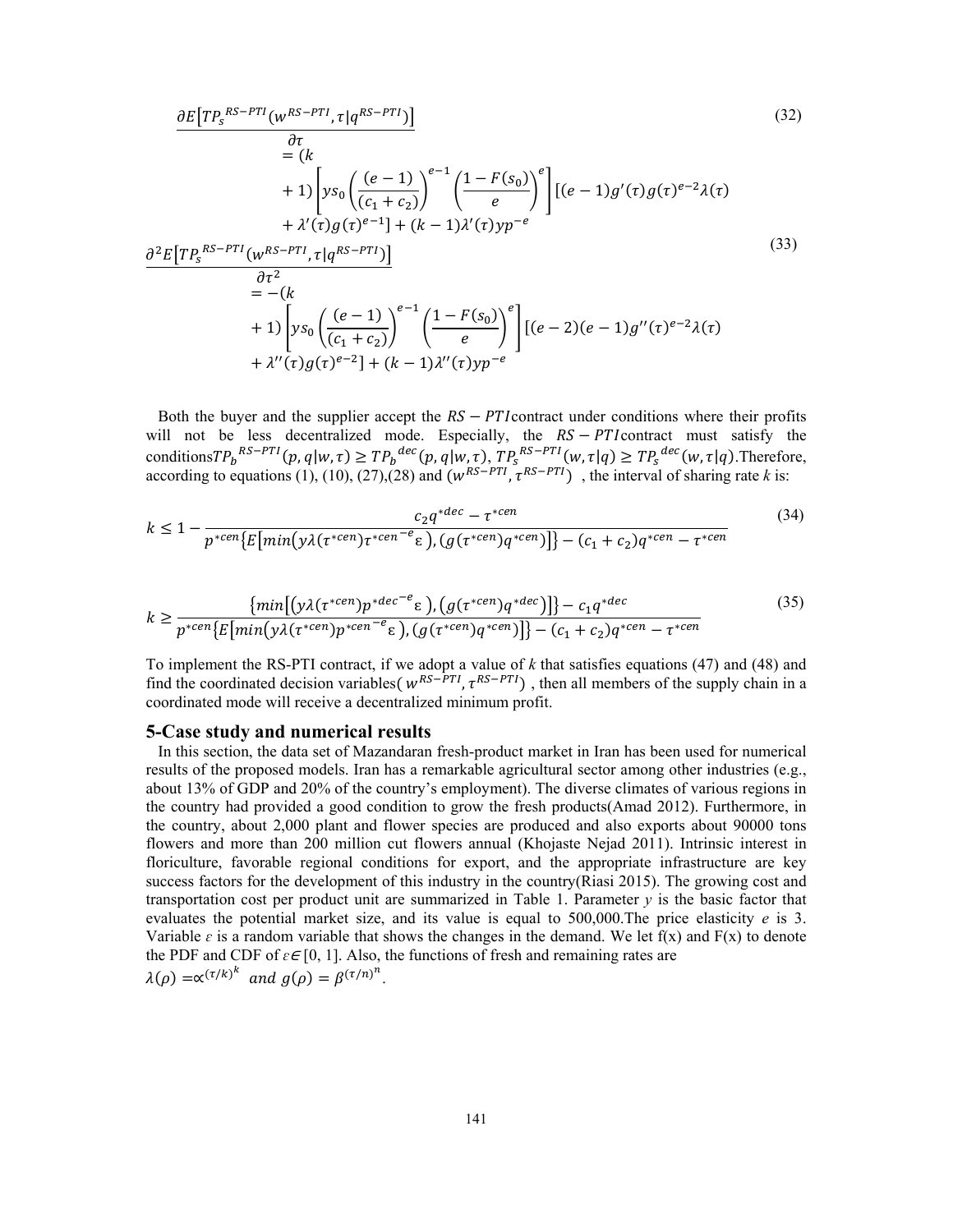|  |  | <b>Table1.</b> The growing and transportation costs per unit of fresh-product |  |  |  |
|--|--|-------------------------------------------------------------------------------|--|--|--|
|--|--|-------------------------------------------------------------------------------|--|--|--|

| Products | C <sub>1</sub> | c <sub>2</sub> |  |  |
|----------|----------------|----------------|--|--|
| Type 1   | 1390.6         | 323            |  |  |
| Type 2   | 1090.4         | 476.2          |  |  |
| Type 3   | 1437           | 481.1          |  |  |
| Type 4   | 1073           | 406            |  |  |
| Type 5   | 1212           | 360.2          |  |  |
| Type 6   | 1354.2         | 432.5          |  |  |
| Type 7   | 1133.1         | 362.3          |  |  |
| Type 8   | 900            | 245            |  |  |
| Type 9   | 3003           | 568            |  |  |
| Type 10  | 1202.1         | 331.1          |  |  |

The optimal decision variables including supplier's wholesale  $w$ , preservation-technology investment  $\tau$  and also buyer's order quantityq, and retail pricepalongside their profits are calculated in the decentralized, centralized, coordinated modes (see tables 2)

**Table 2**. Optimal decision variables in the decentralized, centralized and coordinated modes

|                    |              |         |          |                | <b>Table 2.</b> Optimal decision variables in the decentralized, centralized and coordinated mode |               |            |
|--------------------|--------------|---------|----------|----------------|---------------------------------------------------------------------------------------------------|---------------|------------|
| Decentralized      | W            | $\tau$  | q        | $\overline{p}$ | Supplier's                                                                                        | Buyer's       | Channel's  |
| mode               |              |         |          |                | profit                                                                                            | profit        | profit     |
| Product #1         | 2475.72      | 370.76  | 8314.96  | 3886.08        | 7460641.56                                                                                        | 12747205.4    | 20207847.8 |
| Product #2         | 2272.4       | 340.4   | 6404.12  | 3592.6         | 5273131                                                                                           | 9191708       | 14464839   |
| Product #3         | 2759.08      | 413.08  | 8486.08  | 3806.96        | 8483119                                                                                           | 9671229       | 18154349   |
| Product #4         | 2151.88      | 322     | 9068.44  | 2907.2         | 7071246                                                                                           | 7446423       | 14517670   |
| Product #5         | 2279.76      | 341.32  | 9281.88  | 3696.56        | 7667419                                                                                           | 14296540      | 21963959   |
| Product #6         | 2579.68      | 386.4   | 9334.32  | 4035.12        | 8725335                                                                                           | 14763922      | 23489257   |
| Product #7         | 2188.68      | 327.52  | 7293.76  | 3460.12        | 5784717                                                                                           | 10083384      | 15868101   |
| Product #8         | 1690.04      | 253     | 9519.24  | 2527.24        | 5830280                                                                                           | 8658344       | 14488625   |
| Product #9         | 5026.88      | 753.48  | 4512.6   | 7168.64        | 8218946                                                                                           | 10504777      | 18723724   |
| Product #10        | 2230.08      | 333.96  | 10192.68 | 3205.28        | 8236370                                                                                           | 10810674      | 19047044   |
| <b>Centralized</b> |              |         |          |                |                                                                                                   |               |            |
| mode               |              |         |          |                |                                                                                                   |               |            |
| Product #1         | ------------ | 371.404 | 10254.32 | 3622.96        |                                                                                                   |               | 23154773.4 |
| Product #2         | ------------ | 340.86  | 83590.28 | 3289.92        |                                                                                                   |               | 15007217   |
| Product #3         | ------------ | 413.816 | 10313.2  | 3442.64        |                                                                                                   |               | 18443839   |
| Product #4         | ------------ | 322.828 | 10131.04 | 2732.4         | -------------                                                                                     |               | 15390905   |
| Product #5         | ------------ | 341.964 | 11027.12 | 3622.96        |                                                                                                   | ------------- | 25802749   |
| Product #6         | ------------ | 386.952 | 10613.12 | 3521.76        |                                                                                                   |               | 23501583   |
| Product #7         |              | 328.348 | 10235    | 3056.24        |                                                                                                   |               | 15998863   |
| Product #8         | ------------ | 253.552 | 9888.16  | 2289.88        |                                                                                                   |               | 15524155   |
| Product #9         |              | 754.032 | 8394.08  | 6023.24        |                                                                                                   |               | 19041073   |
| Product #10        | ------------ | 334.512 | 10331.6  | 2917.32        |                                                                                                   |               | 19761654   |
| Coordinated        |              |         |          |                |                                                                                                   |               |            |
| mode               |              |         |          |                |                                                                                                   |               |            |
| Product #1         | 1097.56      | 419.612 | 10254.32 | 3622.96        | 8044442.28                                                                                        | 15110330.2    | 23154773.4 |
| Product #2         | 875.84       | 385.112 | 83590.28 | 3289.92        | 5534587                                                                                           | 9472630       | 15007217   |
| Product #3         | 1131.6       | 467.544 | 10313.2  | 3442.64        | 8714216                                                                                           | 9729623       | 18443839   |
| Product #4         | 862.96       | 364.78  | 10131.04 | 2732.4         | 7414643                                                                                           | 7976262       | 15390905   |
| Product #5         | 965.08       | 386.4   | 11027.12 | 3622.96        | 9324222                                                                                           | 16478527      | 25802749   |
| Product #6         | 1071.8       | 437     | 10613.12 | 3521.76        | 8737187                                                                                           | 14764396      | 23501583   |
| Product #7         | 915.4        | 370.76  | 10235    | 3056.24        | 5860797                                                                                           | 10138067      | 15998863   |
| Product #8         | 736          | 286.12  | 9888.16  | 2289.88        | 6798782                                                                                           | 8725373       | 15524155   |
| Product #9         | 2281.6       | 851.92  | 8394.08  | 6023.24        | 8501381                                                                                           | 10539691      | 19041073   |
| Product #10        | 959.56       | 377.2   | 10331.6  | 2917.32        | 8392590                                                                                           | 11369064      | 19761654   |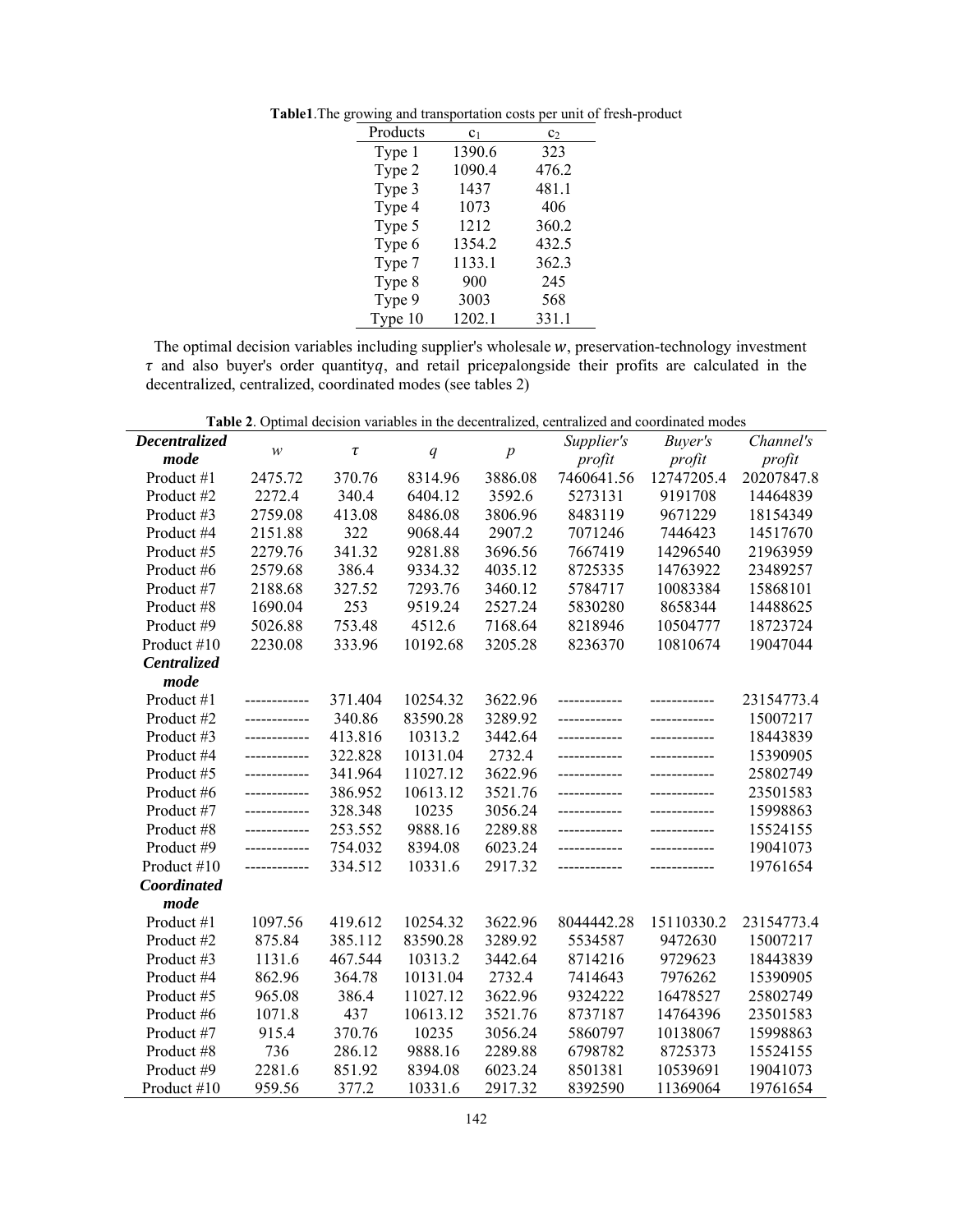Table 2 illustrates that the buyer's retail price in the centralized mode is significantly less than the one in the decentralized mode while the buyer's order quantity in the centralized mode is higher than that in the decentralized mode. Also, the whole channel's profit in the centralized mode is higher than that in the decentralized mode while the preservation-technology investment is the same in both modes. However, the buyer's profit reduces under the centralized model compared to the decentralized mode due to the high reduction in the retail price. Thus, the coordination agreement (i.e., RS-PTI contracts) is applied to motivate the buyer to shift from the lower whole channel's profit (decentralized mode) to the higher whole channel's profit (centralized mode).

Moreover, the whole channel's profit in the coordinated mode under RS-PTI contract is higher than those in the decentralized mode. Also, by implementing the RS-PTI contract, a win-win result is obtained while the optimal retail price and order quantity is equal to those amounts in the centralized mode. However, the wholesale price in the coordinated mode is significantly less than the decentralized mode. Moreover, in the centralized state, the level of preservation-technology investment is greater than the decentralized mode. This increases the product's quantitative and qualitative level and consequently reduces the product waste. In addition, at the level of  $k=0.8$  under the RS-PTI contract, the supplier will benefit more than the buyer from the profit share.

In addition, several important parameters have a more significant impact on the decision-making process (e.g., sharing rate *k*, and price elasticity *e*. In another word, changing these parameters can seriously change the optimal decision variables, and consequently, the supply chain members may shift from one mode to another one. Therefore, in the following, a set of sensitivity analysis is conducted to provide significant insight regarding the changes of optimal decision variables in response to variations of input parameters.

#### **5-1-The sensitivity analysis with sharing rate k**

 As an example, in the product type 8, the sensitivity of buyer's and supplier's profits in the decentralized and coordinated modes are shown under different values of sharing rates *k* (See Fig. 4). Fig. 4 shows that as the sharing rate *k* increases under the RS-PTI contract, the profit of the buyer in the coordinated mode increases while the buyer's profit in the decentralized mode is fixed. As a result, for each  $k \ge 0.52$ , the buyer's profit in the coordinated mode is higher than one in the decentralized mode. On the other hand, for all values of *k*, the supplier's profit in the coordinated mode is better than decentralized mode. Therefore, the RS-PTI contract can coordinate the investigated supply chain under wide range of sharing rate *k* (i.e.,  $0.52 \le k \le 1$ ).



**Fig4**. The sensitivity of the member's profit with different sharing rates k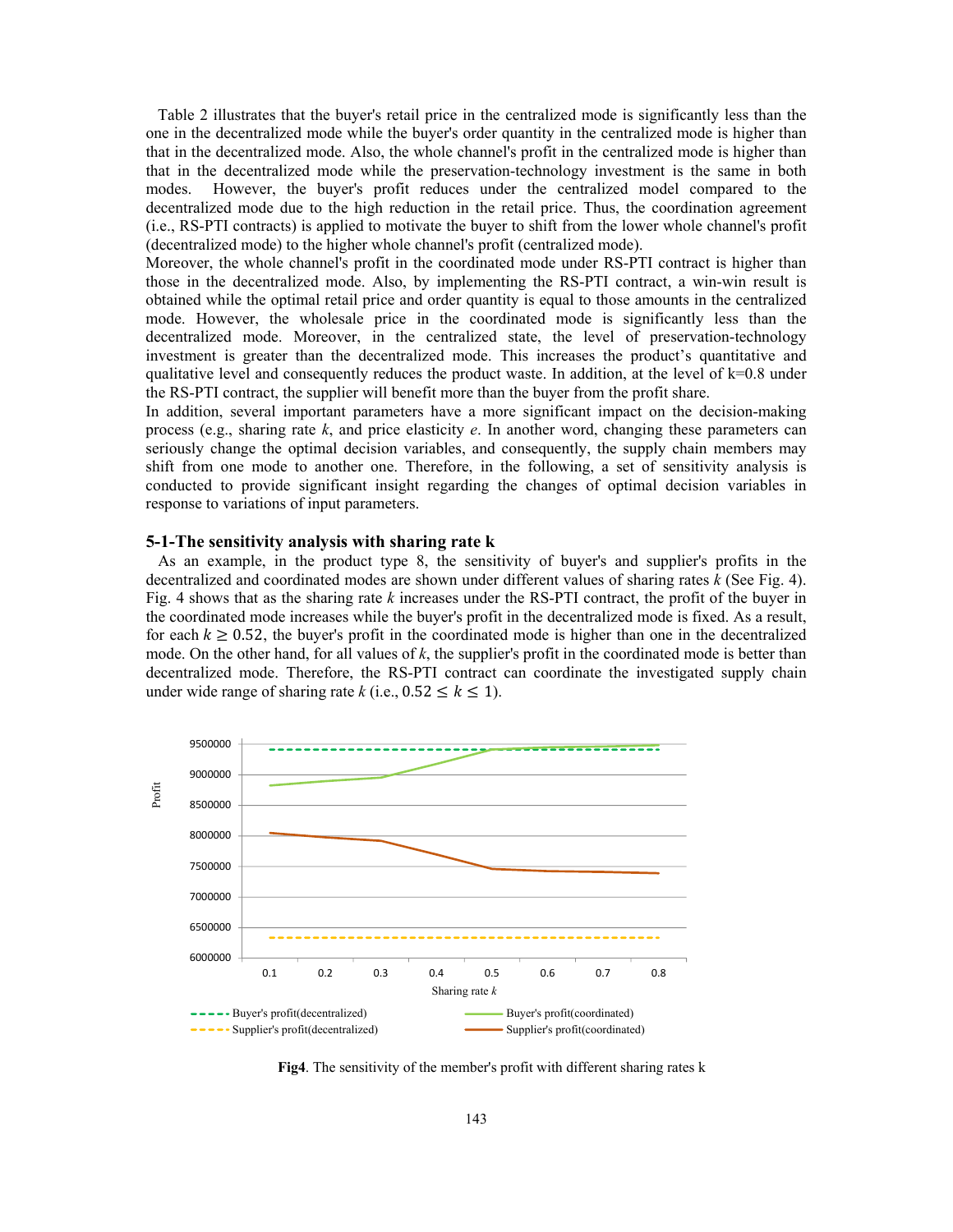#### 5-2- The sensitivity analysis with price elasticity b

To analyze the effect of price elasticity  $e$ , first, we define the Loss-of-Profit (LOP) under the absence of coordination mechanism among the members. In this case, we define variable LOP as follows:

$$
LOP = 1 - \frac{TP_{sc}}{TP_{i}}
$$
\n
$$
= 1 - \frac{\left[ys_{0}g(\tau^{*dec})^{e-1}\lambda(\tau^{*dec})\right]\left[(1-F(s_{0})]^{e}\right]}{\left[ys_{0}g(\tau^{*dec})^{e-1}\lambda(\tau^{*dec})\right]\left[(1-F(s_{0})]^{e}\right]} - \frac{\left[\left[ys_{0}g(\tau^{*dec})^{e-1}\lambda(\tau^{*dec})\right]\right]\left[(1-F(s_{0})]^{e}\right]}{\left[ys_{0}g(\tau^{*dec})^{e-1}\lambda(\tau^{*dec})\right]\left[(1-F(s_{0})]^{e}\right]} - \frac{e\left(\frac{e}{e-1}(c_{1}+c_{2})\right)^{e-1}}{\frac{\left[ys_{0}R(\tau^{*cen})^{e-1}\lambda(\tau^{*cen})\right]\left[(1-F(s_{0})]^{e}\right]}{e-1(c_{1}+c_{2})^{e-1}} - \frac{1}{\tau^{*cen}}
$$
\n
$$
(36)
$$
\n
$$
(37)
$$

As seen in equation (36), the value of  $LOP$  is increasing with respect to  $e$  in both the decentralized and centralized modes. Also, the price elasticity e has a high impact on the value of LOP. Hence, the amounts of LOP are drawn for the decentralized and centralized modes under different price elasticity  $e$  (see figure 5)



Fig 5. The impact of different price elasticity  $b$  on  $LOP$  in both the decentralized and centralized modes

The price changes have a greater impact on the decentralized mode compared to the centralized mode. Therefore, in the case of market demand that is more sensitive to the price; the amount of LOP in the decentralized mode will be greater than the centralized mode. Since the optimal preservationtechnology investment  $\rho$  is strongly dependent to price elasticity  $b$ , then the impact of different price elasticity b on the preservation-technology investment  $\rho$  under centralized mode is drawn in figure 6.



PRICE ELASTICITY

Fig 6. The impact of different price elasticity b on the preservation-technology investment  $\rho$  under decentralized and centralized mode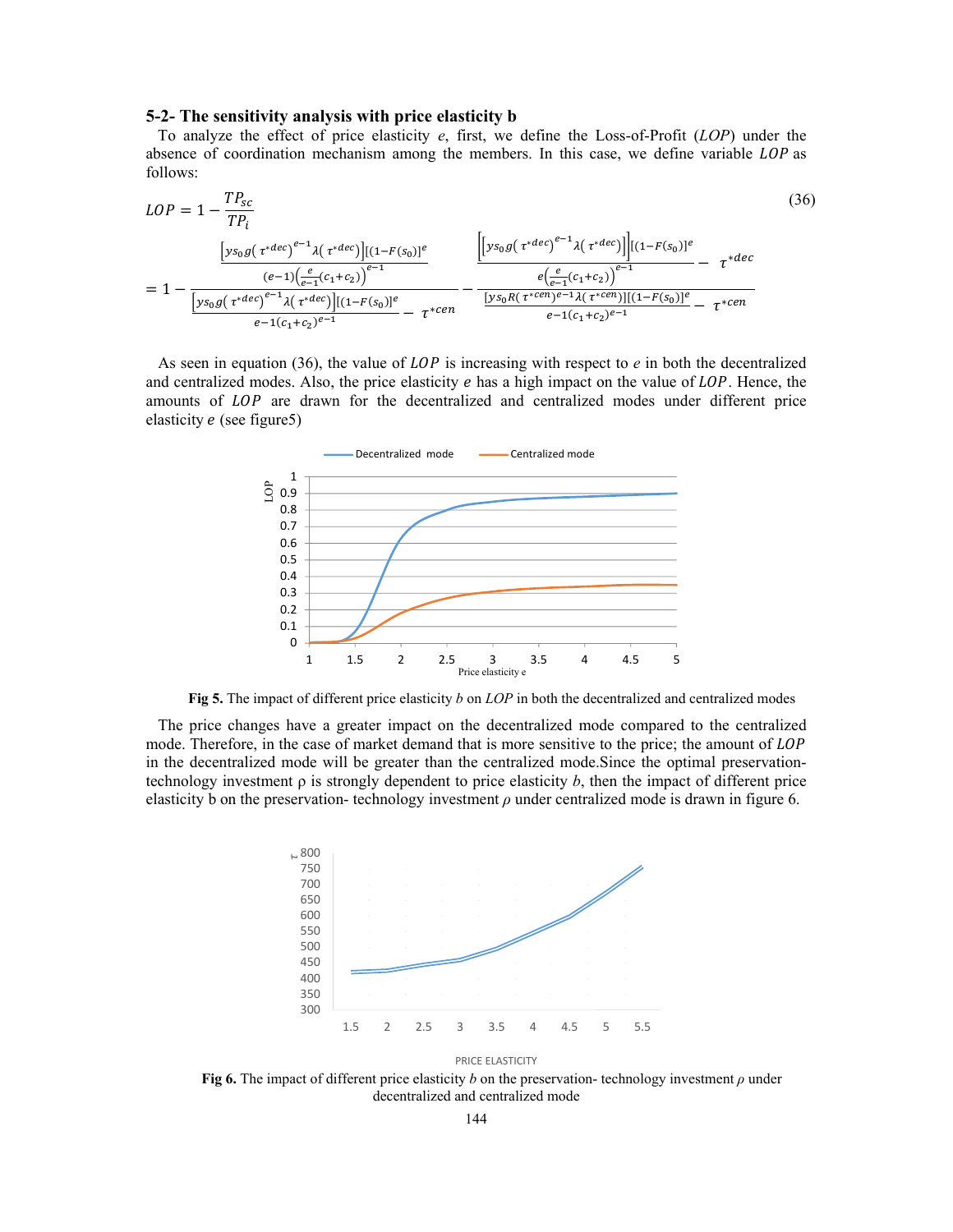The output of figure 6 shows that as the price elasticity *b* of demand increases, the level of preservation-technology investment *ρ* will increase. In addition, the preservation-technology investment  $\rho$  will grow exponentially with price elasticity  $b$  greater than 3.

#### **6-Conclusions**

 This paper is the first study aimed at providing application of preservation-technology investment in the fresh-product coordination model. We propose a framework to optimize the fresh-product transactions in the decentralized and centralized modes under multiplicative uncertain demand. The proposed framework helps the supply chain members to obtain the supplier's wholesale price and preservation-technology investment and also buyer's order quantity and retail price in two modes. Also, for the first time, the different approaches are used in the problem-solving process to extract the decision variables in each mode.

To verify the proposed model in practice, a data of market in Mazandaran province in Iran has utilized to illustrate the effects of different scenarios on the specified fresh-product channel. The results suggest the following results:

- The whole channel's profit in the centralized mode is higher than that in the decentralized mode while the preservation-technology investment in the centralized mode is equal to the decentralized ones.
- The buyer's order quantity in the centralized mode is higher than those in the decentralized mode. However, the buyer's profit reduces under the centralized model compared to the decentralized mode due to lower prices, and therefore he/she will refuse to participate in the joint decision-making model. To resolve the channel conflict, a practical combined contract based on the revenue and preservation investment sharing is developed to motivate the buyer to move from locally optimal solution (decentralized mode) to the globally optimum solution (centralized model).
- As the sharing rate *k* increases in the RS-PTI contract, the profit of the buyer in the coordinated mode increases while the buyer's profit in the decentralized mode is fixed. As a result, for each  $k \geq 0.52$ , the buyer's profit in the coordinated mode is higher than one in the decentralized mode. On the other hand, for all values of k, the supplier's profit in the coordinated mode is better than decentralized mode. Therefore, the RS-PTI contract can coordinate the investigated supply chain members under wide range of sharing rate k  $(i.e., 0.52 \le k \le 1).$
- The Lost-of-Profit in the decentralized mode will be greater than the centralized mode.
- As the price elasticity *e* of demand increases, the level of preservation-technology investment will increase. In addition, the preservation- technology investment will grow exponentially for each  $\geq$  3. Therefore, investing in the preservative technologies is not cost-effective for the high elastic products. As a result, it's better to outsource the preservation of such products.

It is noteworthy that the proposed model is applicable to the whole perishable products with minor modifications. Consideration of the multiple buyers and competition among them is an important extension. Also entering the role of third-party logistics provider can be a future direction.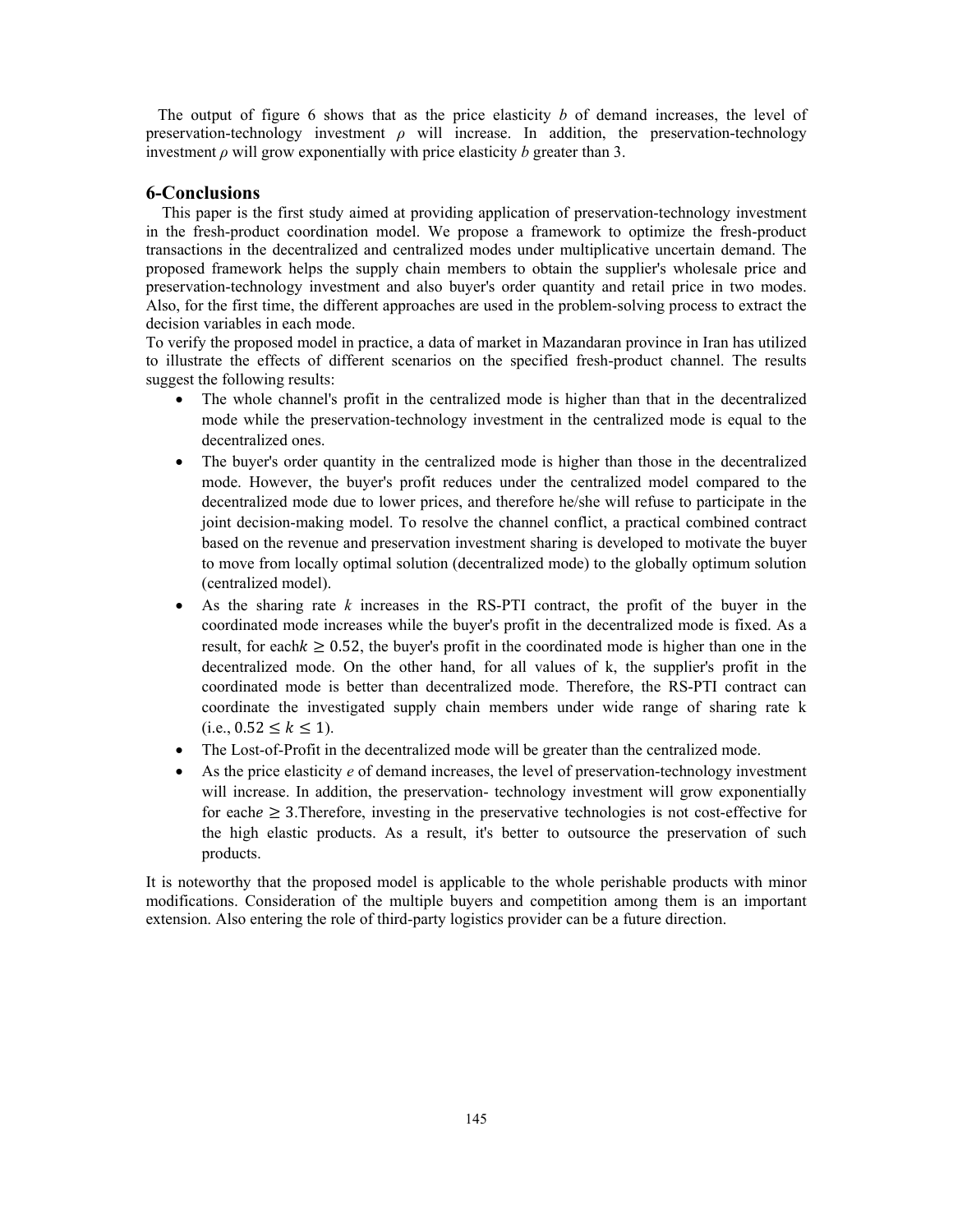## **References**

 Affisco, J. F., Paknejad, M. J., & Nasri, F. (2002). Quality improvement and setup reduction in the joint economic lot size model. *European Journal of Operational Research*, *142*(3), 497-508.

Ala-Harja, H., & Helo, P. (2015). Reprint of "Green supply chain decisions–Case-based performance analysis from the food industry". *Transportation Research Part E: Logistics and Transportation Review*, *74*, 11-21.

Amad, M. J. (2012). *Agriculture, Poverty and Reform in Iran (RLE Iran D)*. Routledge.

Ameknassi, L., Aït-Kadi, D., & Rezg, N. (2016). Integration of logistics outsourcing decisions in a green supply chain design: a stochastic multi-objective multi-period multi-product programming model. *International Journal of Production Economics*, *182*, 165-184.

Bisi, A., & Dada, M. (2007). Dynamic learning, pricing, and ordering by a censored newsvendor. *Naval Research Logistics (NRL)*, *54*(4), 448-461.

Buisman, M. E., Haijema, R., & Bloemhof-Ruwaard, J. M. (2017). Discounting and dynamic shelf life to reduce fresh food waste at retailers. *International Journal of Production Economics*.

Cao, E., Zhou, X., & Lϋ, K. (2015). Coordinating a supply chain under demand and cost disruptions. *International Journal of Production Research*, *53*(12), 3735-3752.

Cai, X., Chen, J., Xiao, Y., Xu, X., & Yu, G. (2013). Fresh-product supply chain management with logistics outsourcing. *Omega*, *41*(4), 752-765.

 Cai, X., Chen, J., Xiao, Y., & Xu, X. (2010). Optimization and coordination of fresh product supply chains with freshness-keeping effort. *Production and Operations Management*, *19*(3), 261-278.

Chen, F. (2007). Auctioning supply contracts. *Management Science*, *53*(10), 1562-1576.

Chen, R. R., Roundy, R. O., Zhang, R. Q., & Janakiraman, G. (2005). Efficient auction mechanisms for supply chain procurement. *Management Science*, *51*(3), 467-482.

Choi, C. Y., Takekawa, J. Y., Liu, Y., Wikelski, M., Heine, G., Prosser, D. J., ... & Xiao, X. (2016). Tracking domestic ducks: A novel approach for documenting poultry market chains in the context of avian influenza transmission. *Journal of integrative agriculture*, *15*(7), 1584-1594.

Cook, R. (1990). Challenges and opportunities in the US fresh produce industry. *Journal of Food Distribution Research*, *21*(1), 67-74.

Dye, C. Y., & Yang, C. T. (2016). Optimal dynamic pricing and preservation technology investment for deteriorating products with reference price effects. *Omega*, *62*, 52-67.

Evans, D. (2012). Beyond the throwaway society: ordinary domestic practice and a sociological approach to household food waste. *Sociology*, *46*(1), 41-56.

Fouayzi, H., Caswell, J. A., & Hooker, N. H. (2006). Motivations of fresh-cut produce firms to implement quality management systems. *Review of agricultural economics*, *28*(1), 132-146.

Govindan, K., Popiuc, M. N., & Diabat, A. (2013). Overview of coordination contracts within forward and reverse supply chains. *Journal of Cleaner Production*, *47*, 319-334.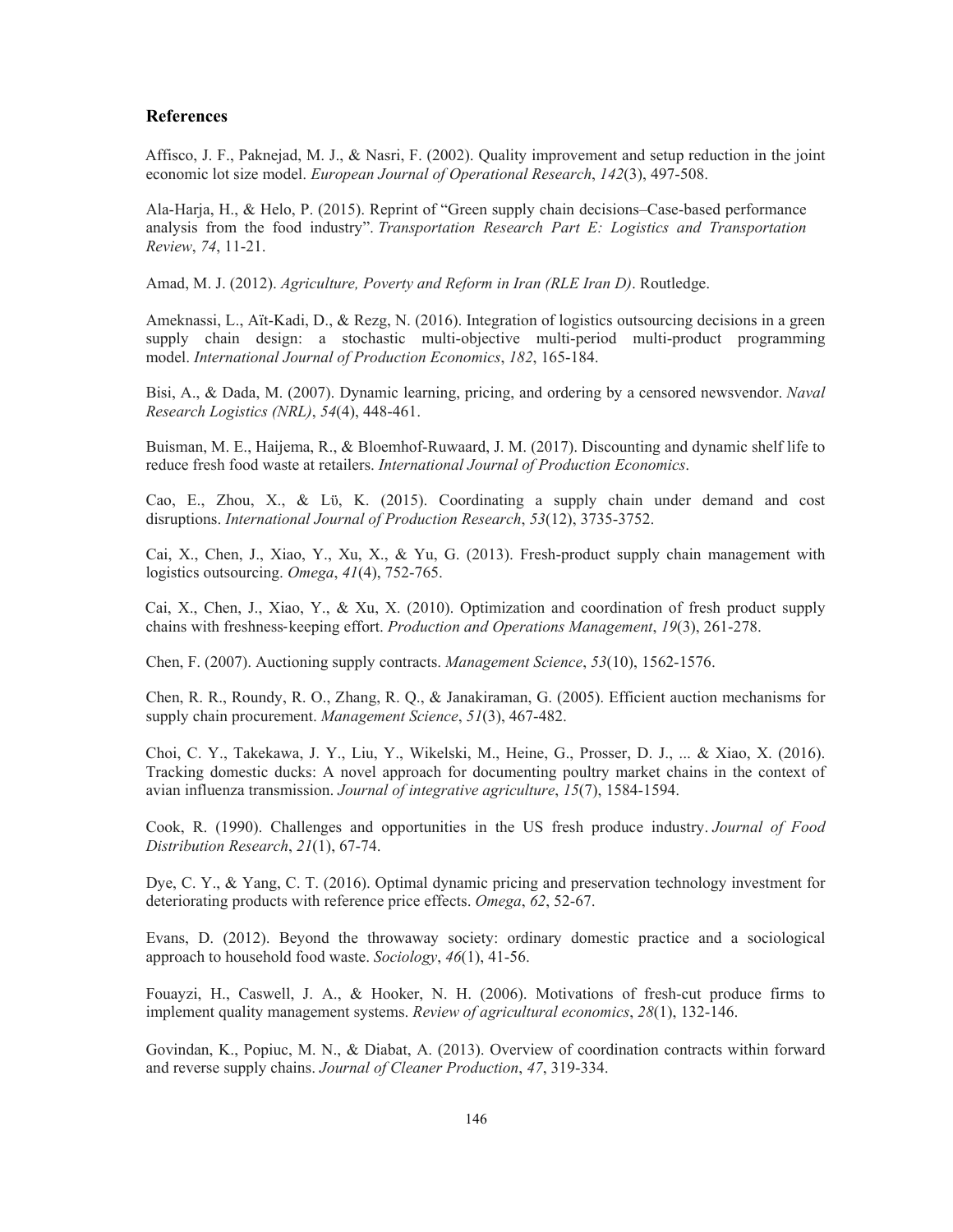Govindasamy, R., & Thornsbury, S. (1999). Theme Overview: Fresh Produce Marketing: Critical Trends and Issues.

Gustavsson, J., Cederberg, C., Sonesson, U., Otterdijk, R. V., & Meybeck, A. Global food losses and food waste [recurso electrónico]: extent, causes and prevention.

Hsu, P. H., Wee, H. M., & Teng, H. M. (2010). Preservation technology investment for deteriorating inventory. *International Journal of Production Economics*, *124*(2), 388-394.

Jin, W., & Luo, J. (2017). Optimal inventory and insurance decisions for a supply chain financing system with downside risk control. *Applied Stochastic Models in Business and Industry*, *33*(1), 63-80.

Khojaste Nejad, A. (2011). Studying the difficulties of flower and plants producers in Iran and giving solutions.

Lee, H. H. (2008). The investment model in preventive maintenance in multi-level production systems. *International Journal of Production Economics*, *112*(2), 816-828.

Li, J. C., Zhou, Y. W., & Huang, W. (2017). Production and procurement strategies for seasonal product supply chain under yield uncertainty with commitment-option contracts. *International journal of production economics*, *183*, 208-222.

LI, G. Q., XU, S. W., LI, Z. M., SUN, Y. G., & DONG, X. X. (2012). Using quantile regression approach to analyze price movements of agricultural products in china. *Journal of Integrative Agriculture*, *11*(4), 674-683.

Monier, V., Mudgal, S., Escalon, V., O'Connor, C., Gibon, T., Anderson, G., ... & Morton, G. (2010). Preparatory study on food waste across EU 27. European Commission, Directorate-General for the Environment.

Nahmias, S. (1977). On ordering perishable inventory when both demand and lifetime are random. *Management Science*, *24*(1), 82-90.

Nakandala, D., Lau, H., & Zhao, L. (2017). Development of a hybrid fresh food supply chain risk assessment model. *International Journal of Production Research*, *55*(14), 4180-4195.

Papargyropoulou, E., Lozano, R., Steinberger, J. K., Wright, N., & bin Ujang, Z. (2014). The food waste hierarchy as a framework for the management of food surplus and food waste. *Journal of Cleaner Production*, *76*, 106-115.

Petruzzi, N. C., & Dada, M. (1999). Pricing and the newsvendor problem: A review with extensions. *Operations research*, *47*(2), 183-194.

Pishvaee, M. S., Farahani, R. Z., & Dullaert, W. (2010). A memetic algorithm for bi-objective integrated forward/reverse logistics network design. *Computers & operations research*, *37*(6), 1100-1112.

Riasi, A. (2015). Barriers to international supply chain management in Iranian flower industry. *Management Science Letters*, *5*(4), 363-368.

Saha, S., Nielsen, I., & Moon, I. (2017). Optimal retailer investments in green operations and preservation technology for deteriorating items. *Journal of Cleaner Production*, *140*, 1514-1527.

Sana, S. S. (2012). A collaborating inventory model in a supply chain. *Economic Modelling*, *29*(5), 2016-2023.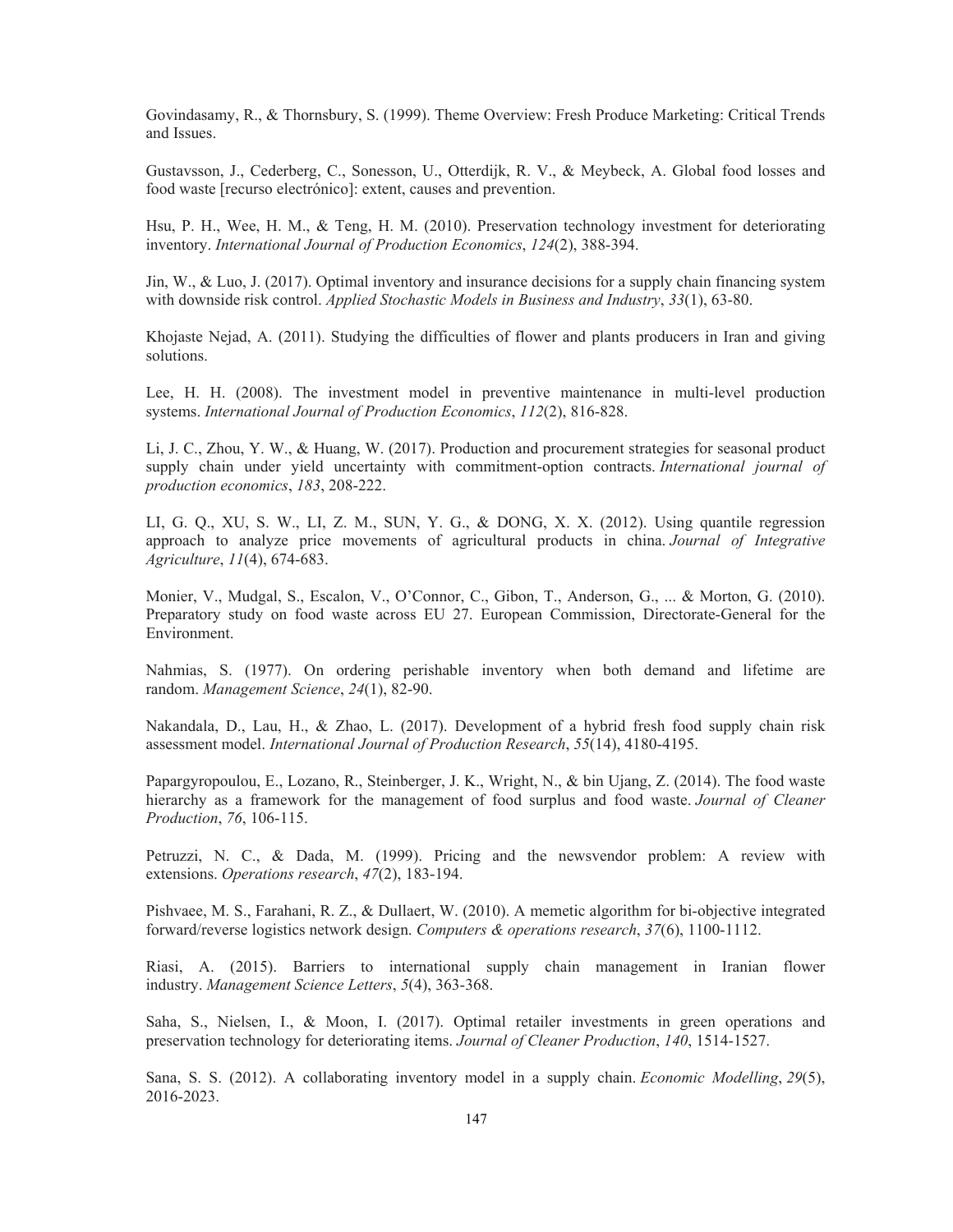S Shukla, M., & Jharkharia, S. (2013). Agri-fresh produce supply chain management: a state-of-the-art literature review. *International Journal of Operations & Production Management*, *33*(2), 114-158.

Su, J., Wu, J., & Liu, C. (2014). Research on coordination of fresh produce supply chain in big market sales environment. *The Scientific World Journal*, *2014*.

XIAO, Y. B., Jian, C. H. E. N., & XU, X. L. (2008). Fresh product supply chain coordination under CIF business model with long distance transportation. *Systems Engineering-Theory & Practice*, *28*(2), 19-34.

Yu, J., & Zhang, S. (2011). Optimal trade policy in tariff games with inside money. *Economic Modelling*, *28*(4), 1604-1614.